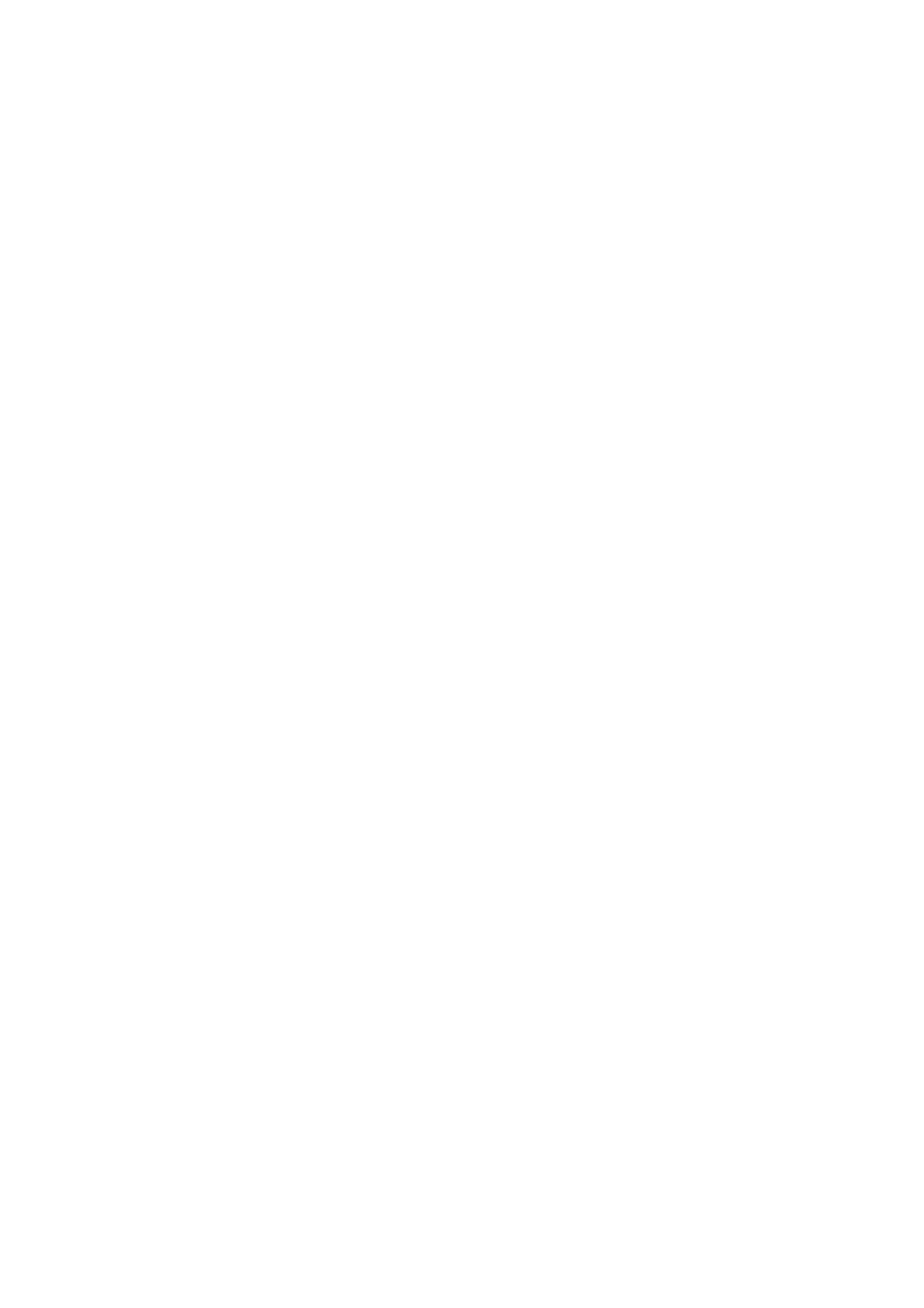*I certify that this public bill, which originated in the Legislative Assembly, has finally passed the Legislative Council and the Legislative Assembly of New South Wales.*

> *Clerk of the Legislative Assembly. Legislative Assembly, Sydney, , 2010*



New South Wales

# **Children and Young Persons (Care and Protection) Amendment (Children's Services) Bill 2010**

Act No , 2010

An Act to amend the *Children and Young Persons (Care and Protection) Act 1998* to make further provision with respect to the regulation of children's services, and to make consequential amendments to other legislation.

*I have examined this bill and find it to correspond in all respects with the bill as finally passed by both Houses.*

*Assistant Speaker of the Legislative Assembly.*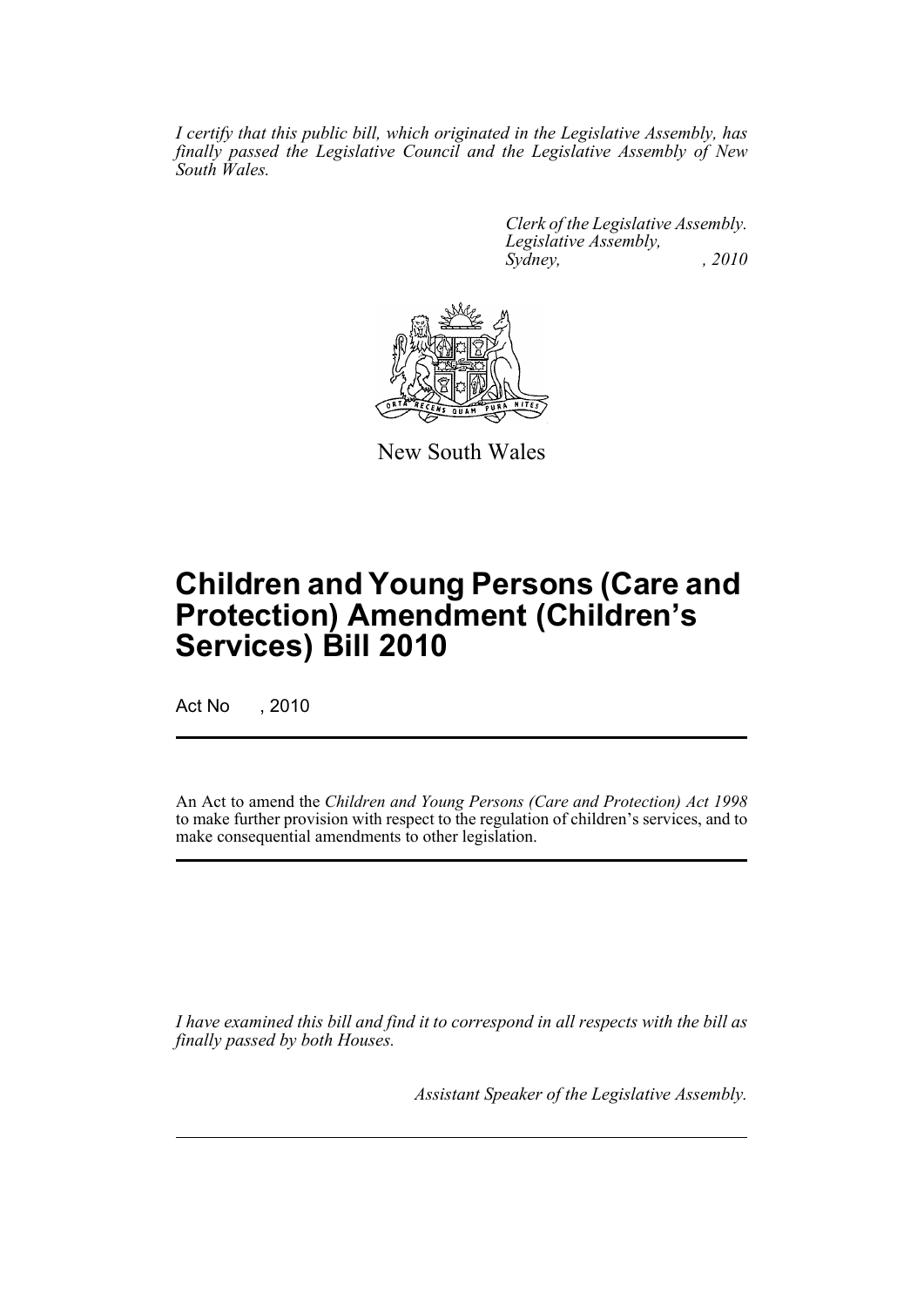# <span id="page-3-0"></span>**The Legislature of New South Wales enacts:**

# **1 Name of Act**

This Act is the *Children and Young Persons (Care and Protection) Amendment (Children's Services) Act 2010*.

# <span id="page-3-1"></span>**2 Commencement**

This Act commences on a day or days to be appointed by proclamation.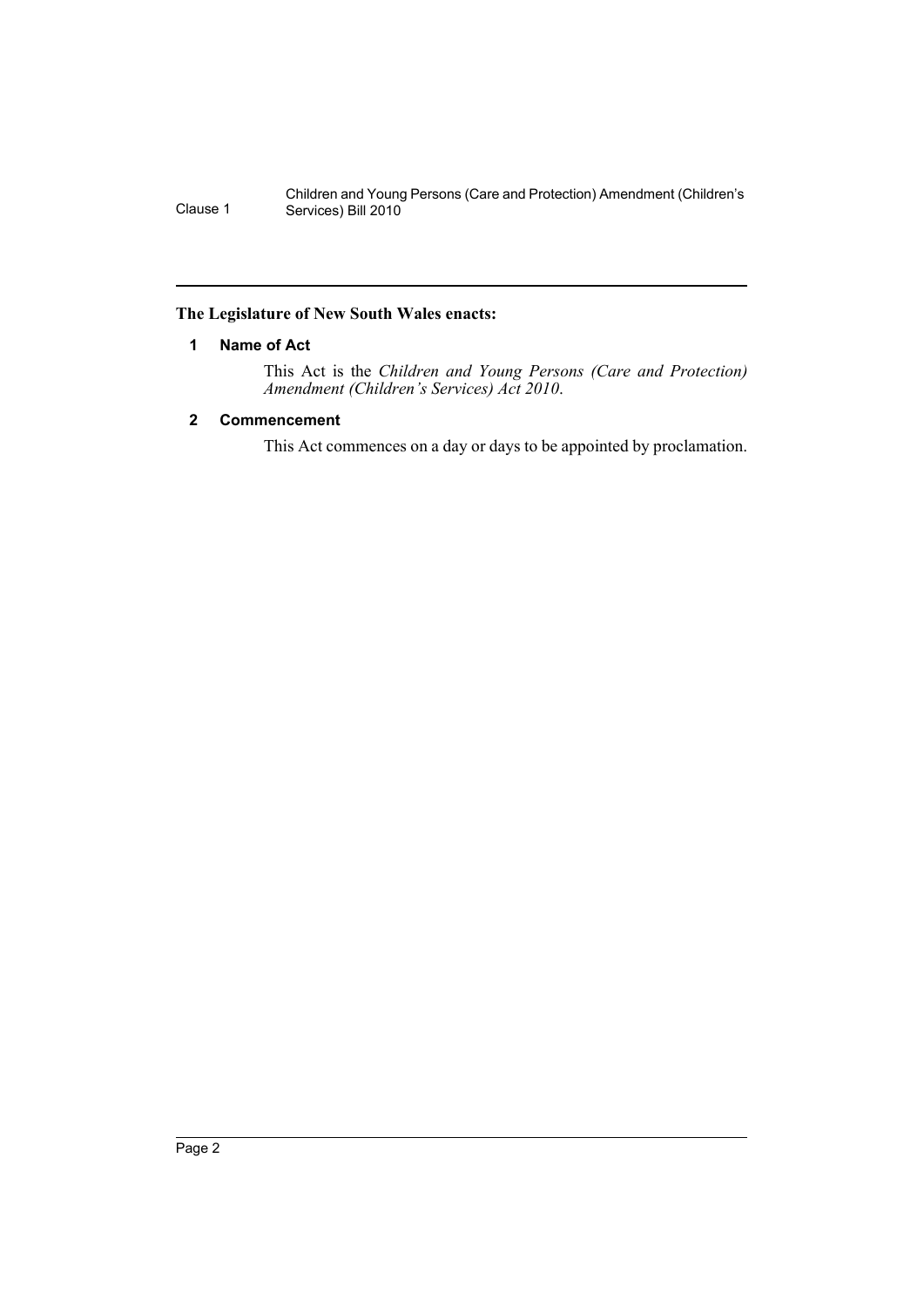Amendment of Children and Young Persons (Care and Protection) Act 1998 No 157 Schedule 1

# <span id="page-4-0"></span>**Schedule 1 Amendment of Children and Young Persons (Care and Protection) Act 1998 No 157**

# **[1] Section 3 Definitions**

Insert in alphabetical order:

*children's service approval*—see section 199. *service provider licence*—see section 199. *supervisor approval*—see section 199.

# **[2] Section 199 Definitions**

Omit the definitions of *authorised supervisor*, *licence* and *licensee* from section 199 (1).

Insert in alphabetical order:

*approval* means a children's service approval or a supervisor approval.

*approved children's service* means a children's service the operation of which is authorised by a children's service approval. *authorised supervisor* means a person who holds a supervisor approval.

*children's service approval* means a children's service approval granted under this Chapter and which is in force.

*children's services register* means the children's services register kept under Part 7.

*compliance notice*—see Division 1 of Part 5.

*licensed service provider* means a licensee under a service provider licence.

*licensee* under a service provider licence means a person or persons specified in the service provider licence as the licensee or any person appointed as licensee by variation of the licence.

*service provider licence* or *licence* means a service provider licence granted under this Chapter and which is in force.

*supervisor approval* means a supervisor approval granted under this Chapter and which is in force.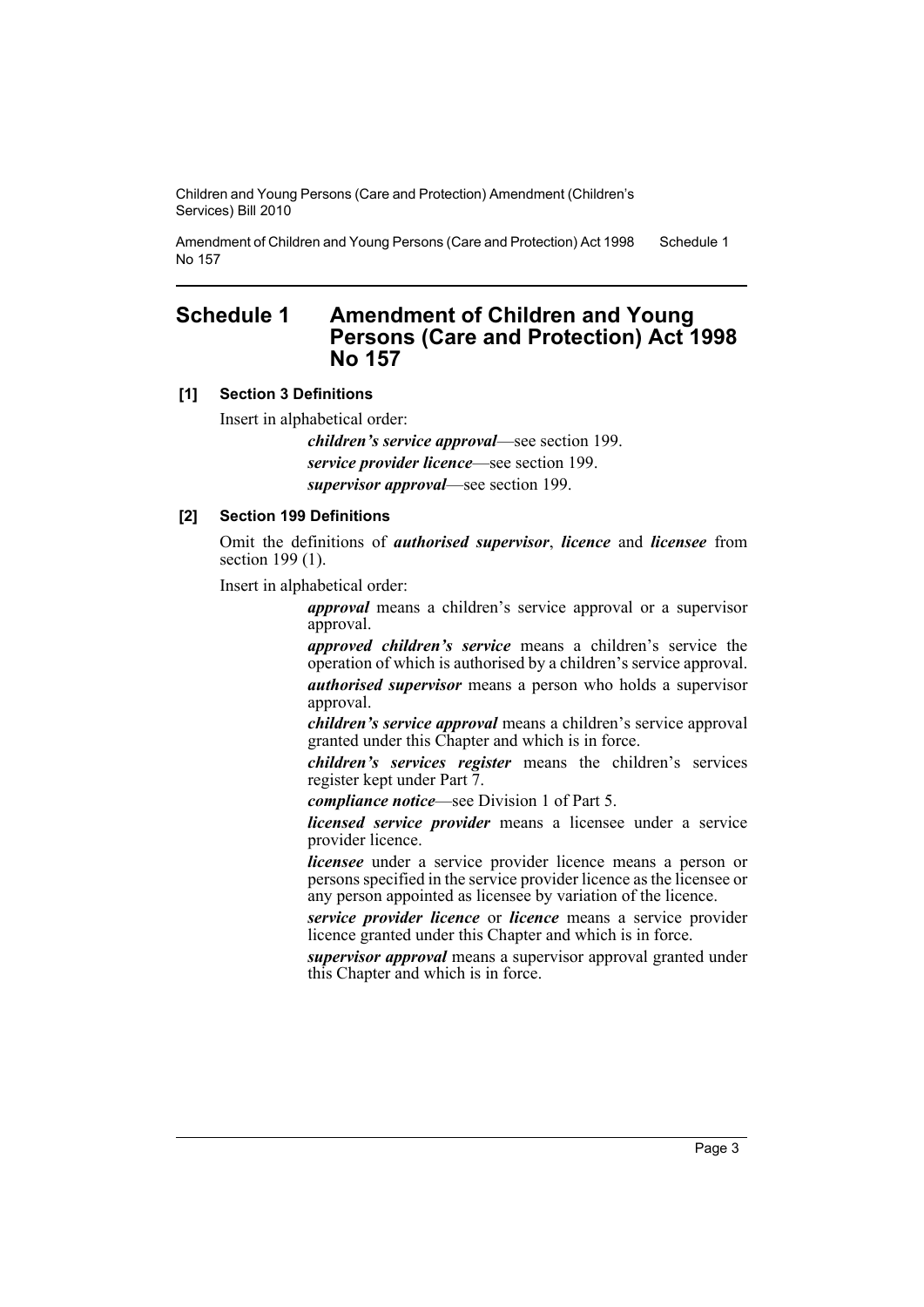Schedule 1 Amendment of Children and Young Persons (Care and Protection) Act 1998 No 157

#### **[3] Section 199 (3)**

Insert after section 199 (2):

(3) In this Chapter, a reference to the licensee of a children's service, or of an approved children's service, is a reference to the licensed service provider that provides the children's service.

#### **[4] Section 202**

Omit the section. Insert instead:

#### **202 Principles underlying the provision of children's services**

The provision of children's services should be based on the following principles:

- (a) the paramount consideration in the provision of children's services is the best interests of children,
- (b) children should receive services that meet their individual needs (including the needs of children with a disability) and enhance their physical, emotional, cognitive, social and cultural development,
- (c) children's services should assist the development and education of the children who attend them,
- (d) children's services should be planned and operated in a manner that recognises the diversity of the children who attend them and of the communities that they serve,
- (e) parents have a right to information about the children's services which their children attend,
- (f) parents have both a right and a responsibility to be involved in the making of decisions by a children's service in so far as those decisions affect their children.

**Note.** Children's services must also be operated in accordance with any relevant provisions of the *Anti-Discrimination Act 1977*.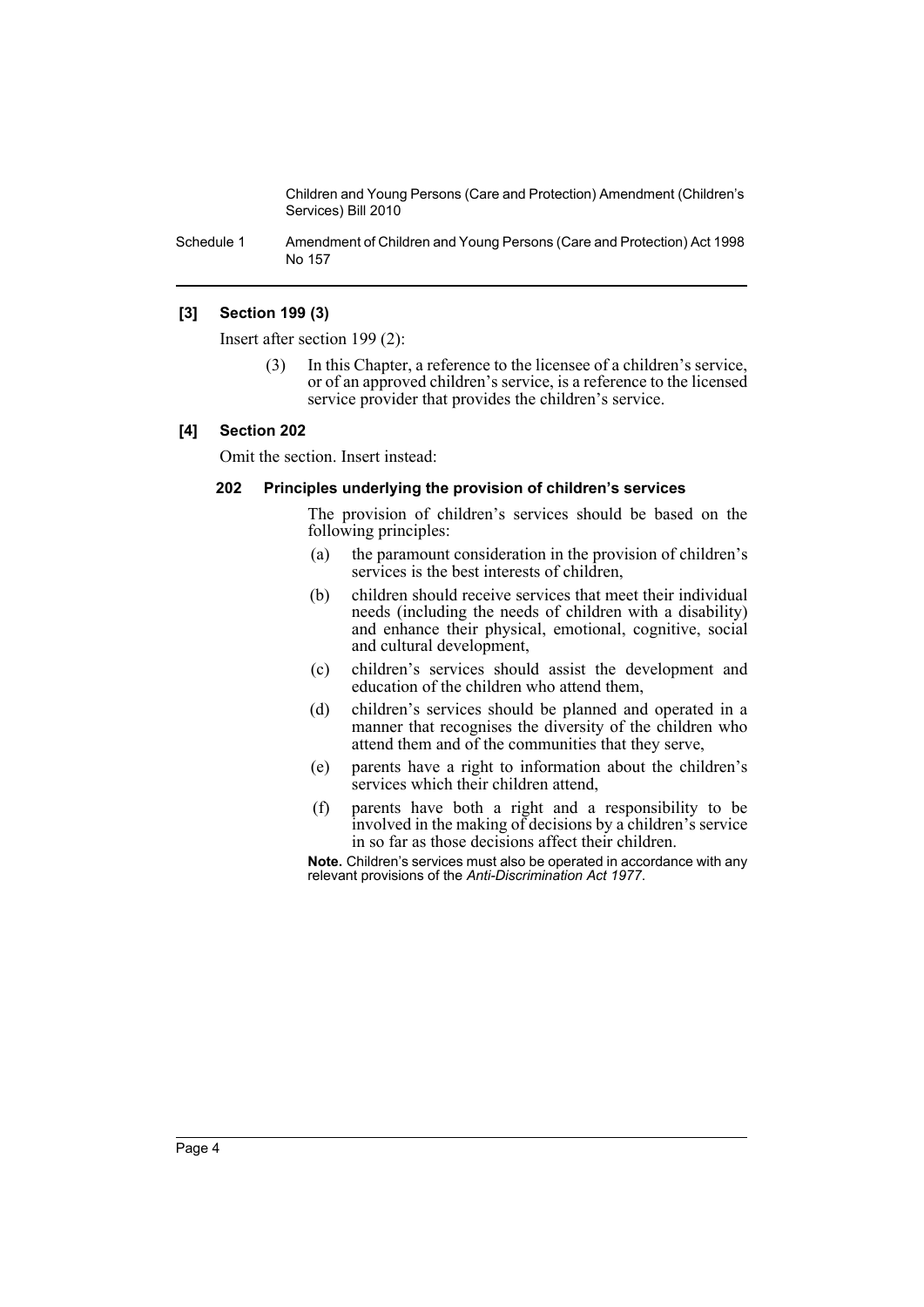Amendment of Children and Young Persons (Care and Protection) Act 1998 No 157 Schedule 1

# **[5] Chapter 12, Parts 3–8**

Omit Parts 3–5. Insert instead:

# **Part 3 Regulation of children's services**

# **Division 1 Service provider licences**

#### **204 Prescribed children's services to be provided only by licensed service providers**

A prescribed children's service may be provided only by a person who is authorised to provide the type of service concerned by a service provider licence.

**Note.** For offences see Division 4.

#### **205 Service provider licences**

- (1) The Director-General may, on application, grant a licence (a *service provider licence*) that authorises a person or persons to provide a specified type or types of prescribed children's service.
- (2) A service provider licence is to specify the person or persons to whom the licence is granted.
- (3) Any person so specified is a licensee under the service provider licence.

**Note.** The regulations may provide for information and evidence to accompany an application for a licence and the probity checks to be conducted in respect of the application.

# **206 Refusal to grant licence**

- (1) The Director-General may refuse to grant a service provider licence:
	- (a) if the Director-General is of the opinion that a person proposed as licensee or any relevant person in relation to the application is not a suitable person to be involved in the provision of children's services, or
	- (b) on any other grounds prescribed by the regulations.
- (2) Each of the following persons is a *relevant person* in relation to an application:
	- (a) if the proposed licensee is not a natural person—any person involved in the control or management of the proposed licensee (such as a chief executive officer, director or majority shareholder of a corporation),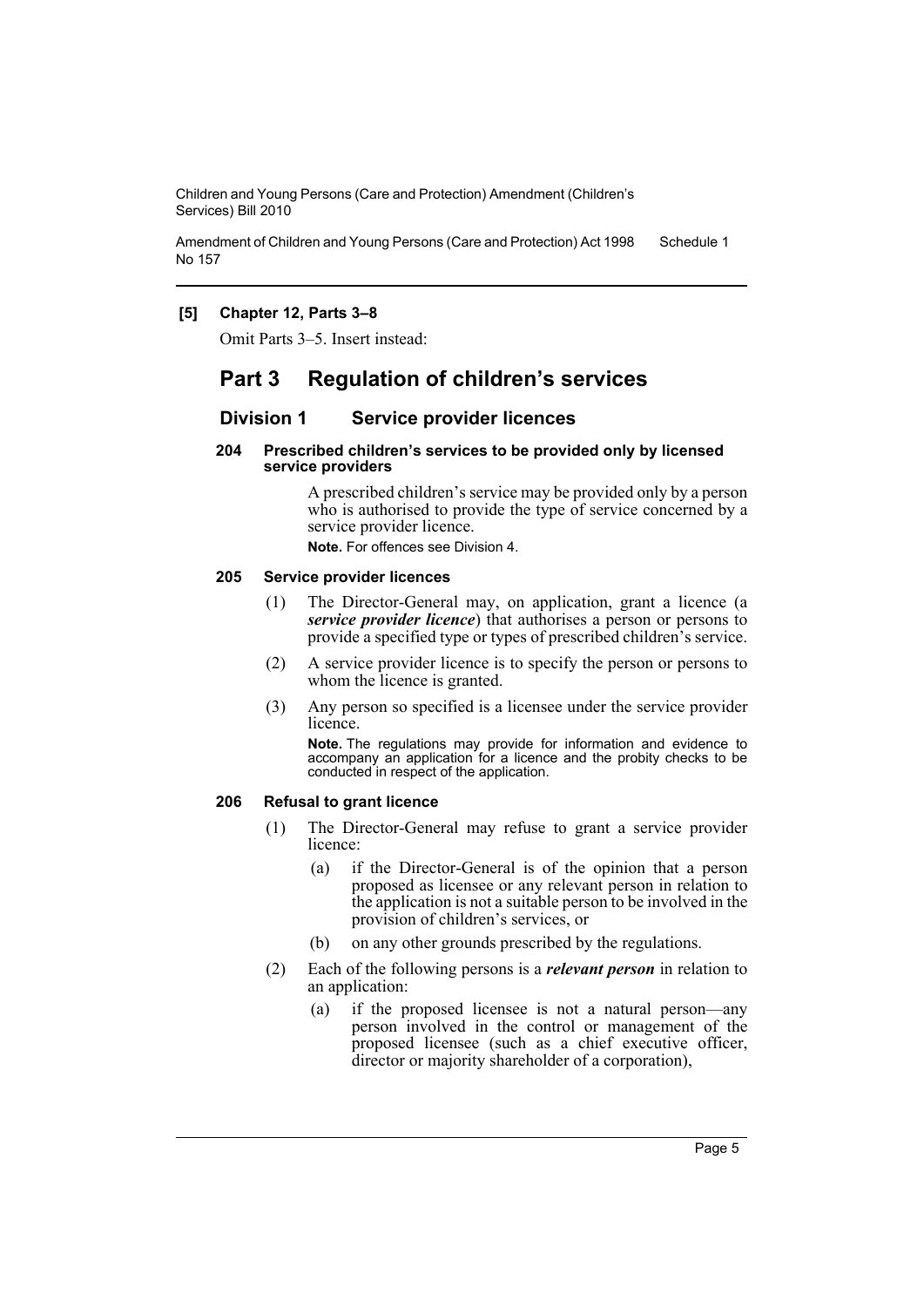Schedule 1 Amendment of Children and Young Persons (Care and Protection) Act 1998 No 157

- (b) if the proposed licensee applies for the licence for or on behalf of an association, partnership or trust—a member of the management committee or other office holder of the association, a member of the partnership or a trustee of the trust (as the case requires),
- (c) any other person prescribed by the regulations.

#### **207 Duration of licence**

- (1) A service provider licence may be granted for a fixed term or for no fixed term.
- (2) If a service provider licence is granted for a fixed term, the licence remains in force for the term specified in the licence, unless sooner revoked.
- (3) If a service provider licence is granted for no fixed term, it remains in force until it is revoked.
- (4) In any case, a service provider licence ceases to have effect during any period in which it is suspended.

### **208 Conditions of licences**

- (1) A service provider licence is subject to the following conditions:
	- (a) any conditions imposed by this Act or prescribed by the regulations,
	- (b) any conditions imposed by the Director-General.
- (2) The Director-General may impose conditions on a licence:
	- (a) at the time of the grant of the licence, or
	- (b) subsequent to the grant of the licence by variation of the licence.
- (3) A licensee under a service provider licence must not contravene a condition of the licence. Maximum penalty: 200 penalty units.

### **209 Variation of licence**

(1) The Director-General may, by notice in writing, vary a service provider licence (including any conditions of the licence imposed by the Director-General).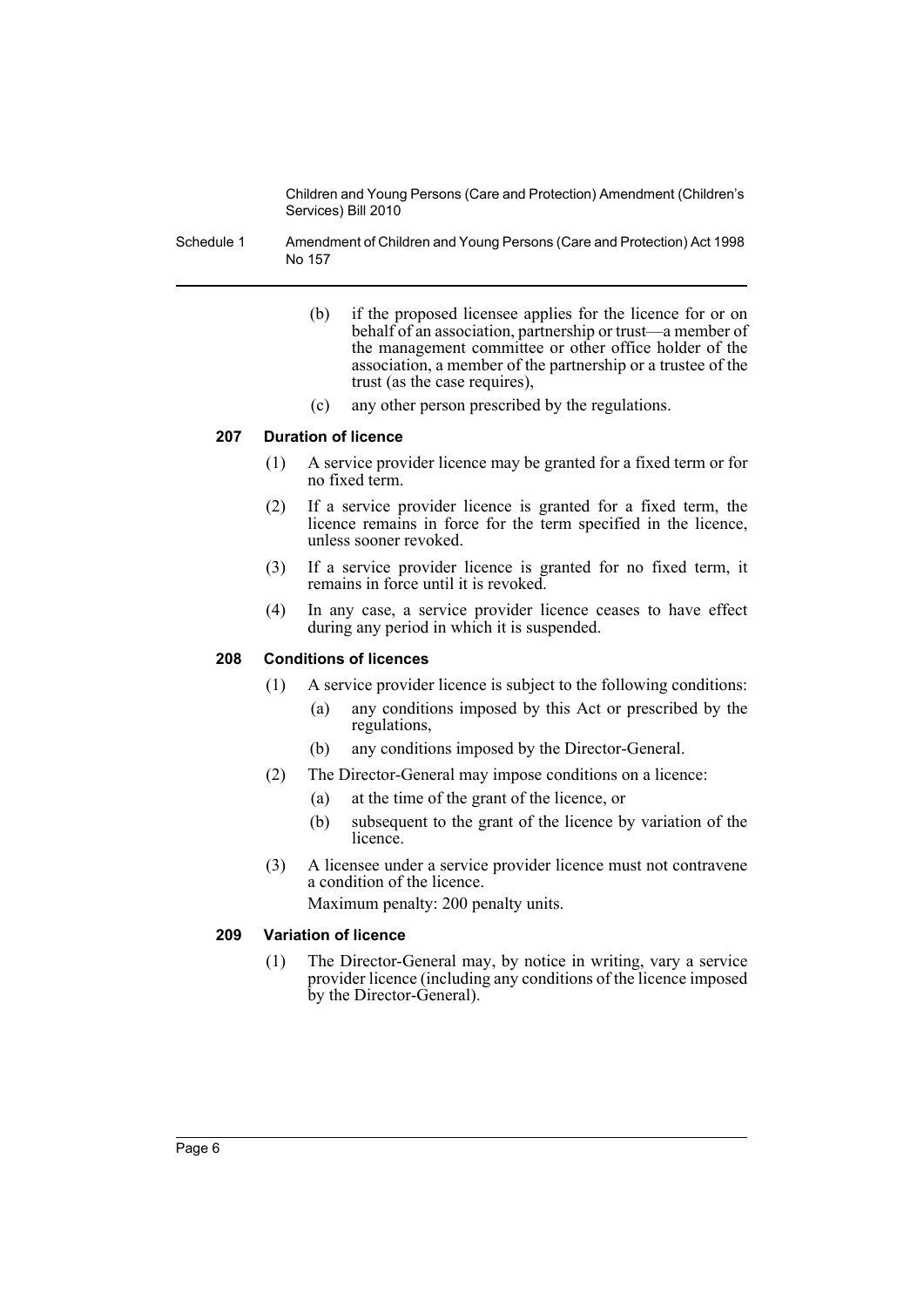Amendment of Children and Young Persons (Care and Protection) Act 1998 No 157 Schedule 1

> (2) A variation includes the imposition of new conditions on a licence, the substitution of a condition, or the omission or amendment of a condition.

**Note.** The regulations may make provision for the grounds on which a licence may be varied, and the manner in which the variation is to be notified.

#### **210 Appointment of additional or substitute licensee**

- (1) The Director-General may vary a service provider licence to appoint a person as licensee under the service provider licence in place of, or in addition to, the existing licensee.
- (2) Any such variation may be made only:
	- (a) if the licence was granted to authorise the provision of children's services by a person for or on behalf of an association, partnership or trust and, as a result of a change in circumstances, it is no longer appropriate for the person to be the licensee for or on behalf of that association, partnership or trust, or
	- (b) if the existing licensee has died, or
	- (c) in other circumstances prescribed by the regulations.
- (3) A person appointed by the Director-General as licensee is taken to be a licensee under the licence for the period (if any) specified by the Director-General in the appointment.

# **211 Revocation or suspension of licences**

- (1) The Director-General may revoke or suspend a service provider licence:
	- (a) if the Director-General is of the opinion that a licensee under the licence or any relevant person in relation to the licence is no longer a suitable person to be involved in the provision of children's services, or
	- (b) if the Director-General is of the opinion that the continued provision of children's services by a licensee under the licence would constitute an unacceptable risk to the safety, welfare or well-being of any child or class of children attending the service, or
	- (c) on any other grounds specified in the regulations.
- (2) Each of the following persons is a *relevant person* in relation to a licence:
	- (a) if the licensee is not a natural person—any person involved in the control or management of the licensee (such as a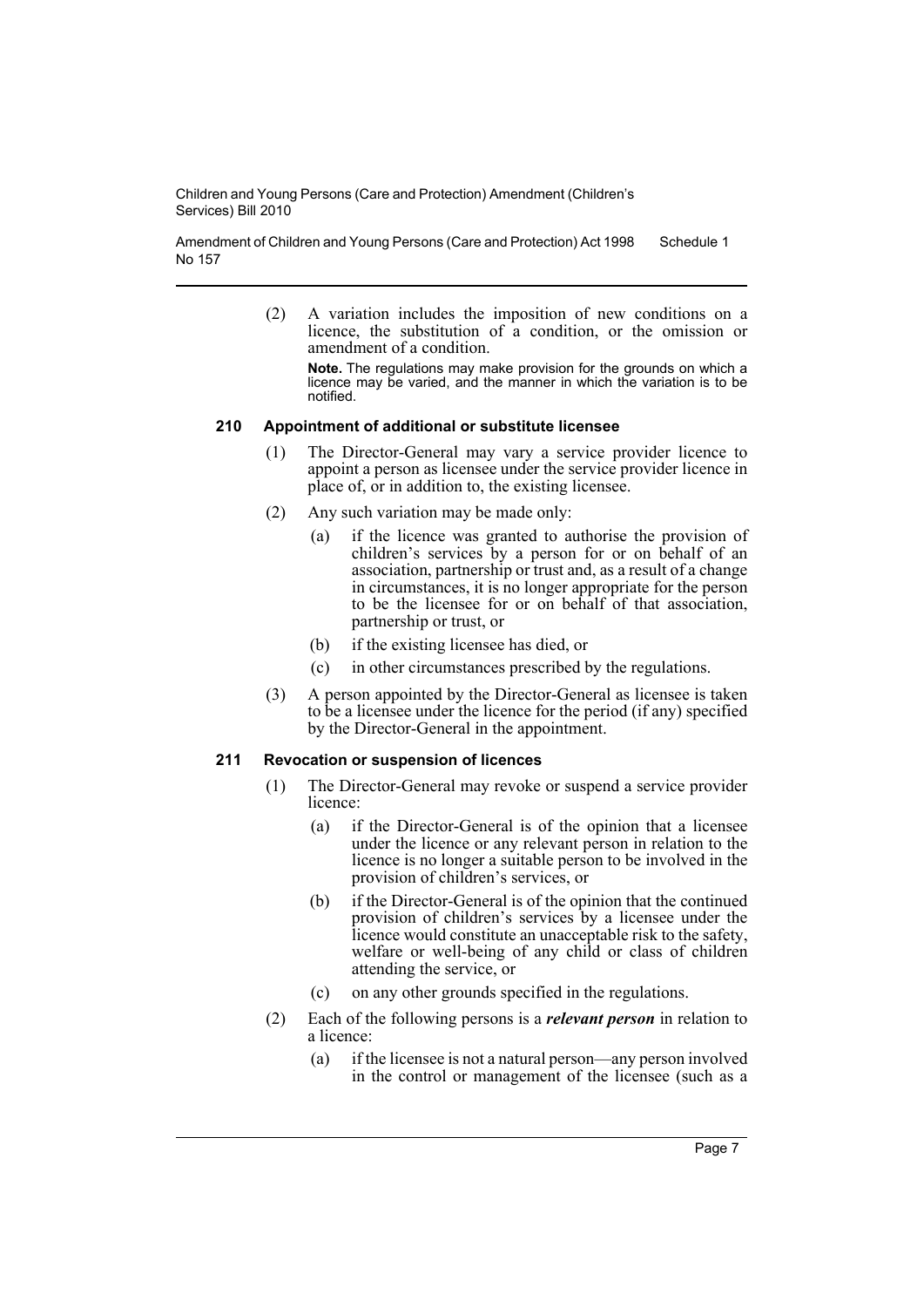Schedule 1 Amendment of Children and Young Persons (Care and Protection) Act 1998 No 157

> chief executive officer, director or majority shareholder of a corporation),

- (b) if the licence authorises the provision of children's services by a person for or on behalf of an association, partnership or trust—a member of the management committee, or other office holder, of the association, a member of the partnership or a trustee of the trust (as the case requires),
- (c) any other person prescribed by the regulations.

#### **212 Special condition—home based children's service**

It is a condition of a service provider licence for a home based children's service that the licensee under the licence provide that children's service only at the licensee's home.

# **Division 2 Approval of operation of children's services**

#### **213 Prescribed children's service to be operated only with approval**

- (1) A prescribed children's service may be provided only if the operation of the particular children's service is authorised by a children's service approval.
- (2) An approved children's service (other than a home based children's service) may be provided by any licensed service provider authorised by its service provider licence to provide the type of children's service concerned.
- (3) A home based children's service may be provided only by a licensed service provider authorised by a service provider licence to provide that particular home based children's service. **Note.** For offences see Division 4.

# **214 Children's service approval**

The Director-General may, on application, grant an approval (a *children's service approval*) that authorises the operation of a particular prescribed children's service.

# **215 Refusal to grant approval**

The Director-General may refuse to grant a children's service approval:

(a) if the Director-General is of the opinion that the operation of the children's service would constitute an unacceptable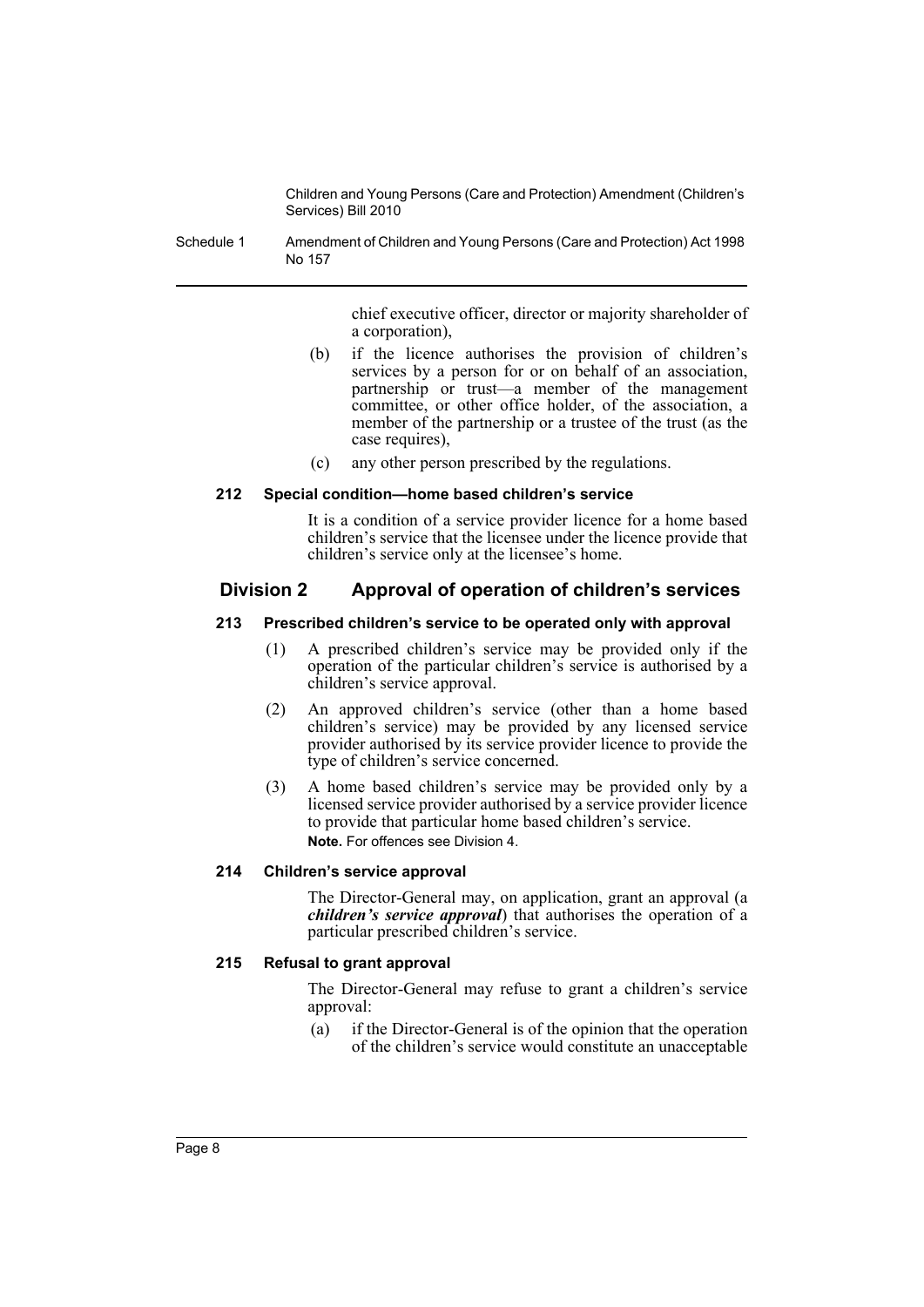Amendment of Children and Young Persons (Care and Protection) Act 1998 No 157 Schedule 1

> risk to the safety, welfare or well-being of children who would attend the service, or

(b) on any grounds prescribed by the regulations.

### **216 Duration of approval**

- (1) A children's service approval may be granted for a fixed term or for no fixed term.
- (2) If a children's service approval is granted for a fixed term, the approval remains in force for the term specified in the approval, unless sooner revoked.
- (3) If a children's service approval is granted for no fixed term, the approval remains in force until it is revoked.
- (4) In any case, a children's service approval ceases to have effect during any period in which it is suspended.

# **217 Conditions of approvals**

- (1) A children's service approval is subject to the following conditions:
	- (a) any conditions imposed by this Act or prescribed by the regulations,
	- (b) any conditions imposed by the Director-General.
- (2) The Director-General may impose conditions on a children's service approval:
	- (a) at the time of the grant of the approval, or
	- (b) subsequent to the grant of the approval by varying the children's service approval.
- (3) A licensee of a children's service must not contravene a condition of the children's service approval relating to the children's service.

Maximum penalty: 200 penalty units.

#### **218 Variation to approval**

- (1) The Director-General may, by notice in writing, vary a children's service approval (including any conditions of the approval imposed by the Director-General).
- (2) A variation includes the imposition of new conditions on an approval, the substitution of a condition, or the omission or amendment of a condition.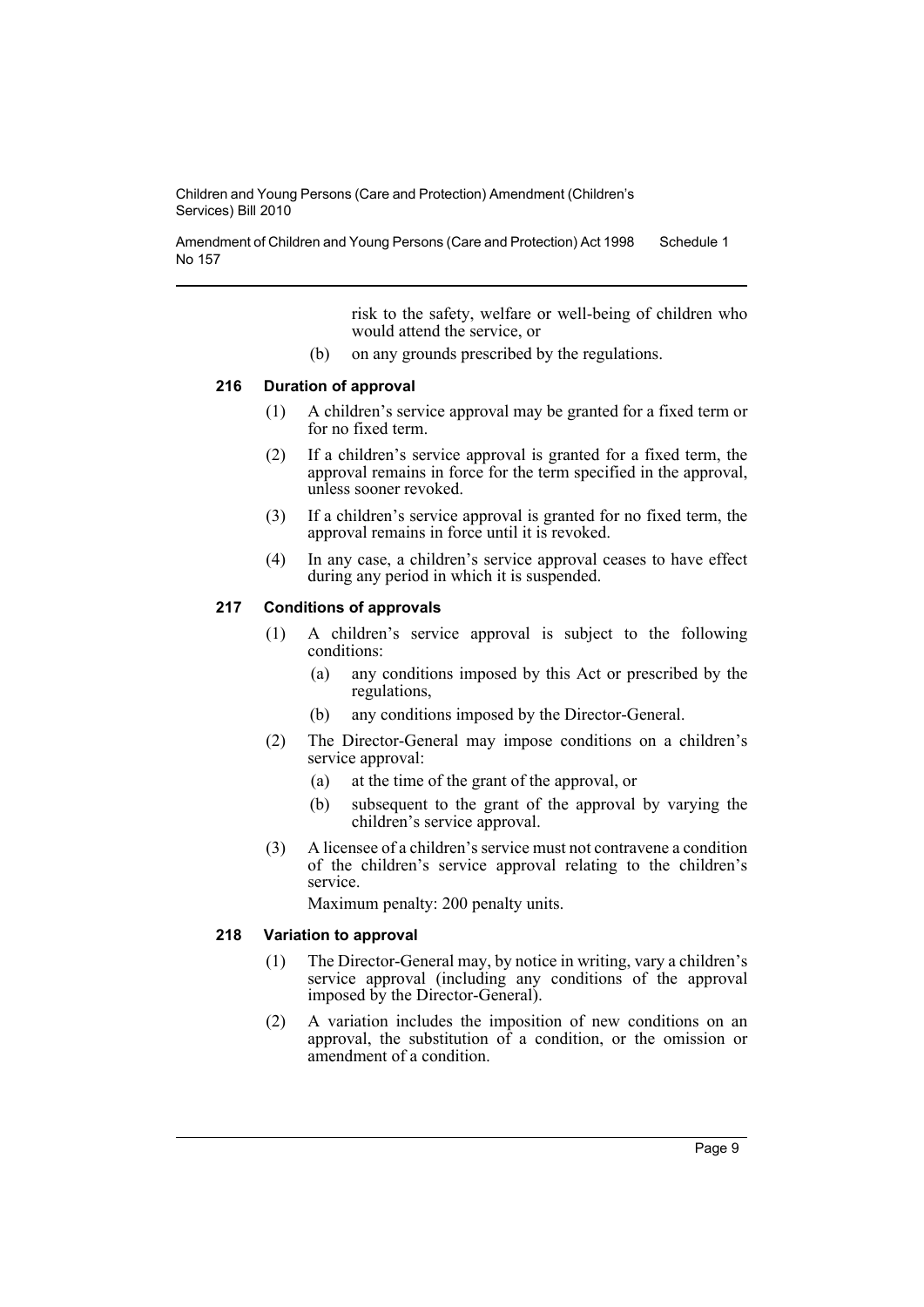Schedule 1 Amendment of Children and Young Persons (Care and Protection) Act 1998 No 157

> **Note.** The regulations may make provision for the grounds on which an approval may be varied, and the manner in which the variation is to be notified.

#### **219 Revocation and suspension of approvals**

The Director-General may revoke or suspend a children's service approval:

- (a) if the Director-General is of the opinion that the continued operation of the children's service would constitute an unacceptable risk to the safety, welfare or well-being of any child or class of children attending the service, or
- (b) if exceptional circumstances arise as a result of which the Director-General considers it contrary to the best interests of the children attending the service for the service to continue, or
- (c) if the Director-General revokes or suspends the licence of the licensed service provider that is providing the children's service, or
- (d) on any other grounds specified in the regulations.

# **Division 3 Approval of supervisors**

#### **219A Children's services to be operated under supervision of authorised supervisor**

- (1) A licensee of an approved children's service must ensure that at least one authorised supervisor is appointed by the licensee as authorised supervisor of the approved children's service.
- (2) The person appointed must be a person authorised by his or her supervisor approval to supervise the operation of the approved children's service or type of approved children's service concerned.
- (3) A contravention of this section is a contravention of a provision of this Chapter.

**Note.** Under Part 5, the Director-General may serve a compliance notice on a person requiring the person to remedy a contravention of a provision of this Chapter.

(4) In this Chapter, a reference to the authorised supervisor of a children's service, or of an approved children's service, is a reference to the authorised supervisor appointed for the time being as authorised supervisor of the approved children's service, in accordance with any requirements of the regulations.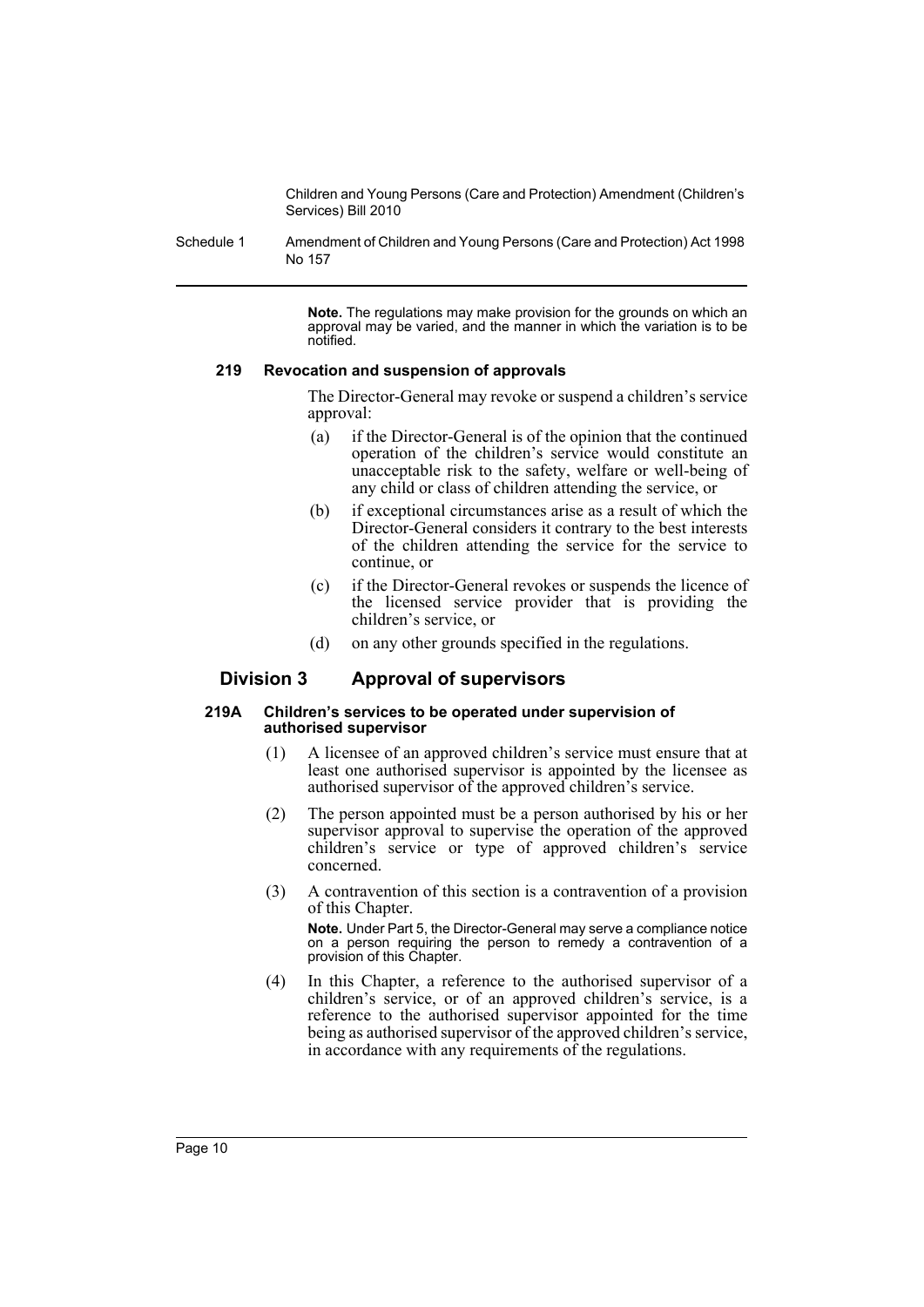Amendment of Children and Young Persons (Care and Protection) Act 1998 No 157 Schedule 1

> (5) An authorised supervisor is not required in respect of a home based children's service.

#### **219B Supervisor approvals**

The Director-General may, on application, grant an approval (a *supervisor approval*) that authorises a person to supervise the operation of a specified children's service or a specified type or types of children's services.

# **219C Refusal to grant approval**

The Director-General may refuse to grant a supervisor approval:

- (a) if the Director-General is of the opinion that the applicant is not a suitable person to be involved in the supervision or operation of children's services, or
- (b) on any grounds prescribed by the regulations.

#### **219D Duration of approval**

- (1) A supervisor approval may be granted for a fixed term or for no fixed term.
- (2) If a supervisor approval is granted for a fixed term, the approval remains in force for the term specified in the approval, unless sooner revoked.
- (3) If a supervisor approval is granted for no fixed term, the approval remains in force until it is revoked.
- (4) In any case, a supervisor approval ceases to have effect during any period in which it is suspended.

# **219E Conditions of approvals**

- (1) A supervisor approval is subject to the following conditions:
	- (a) any conditions imposed by this Act or prescribed by the regulations,
	- (b) any conditions imposed by the Director-General.
- (2) The Director-General may impose conditions on an approval:
	- (a) at the time of the grant of the approval, or
	- (b) subsequent to the grant of the approval by variation to the approval.
- (3) A person who is an authorised supervisor must not contravene a condition of the person's supervisor approval. Maximum penalty: 200 penalty units.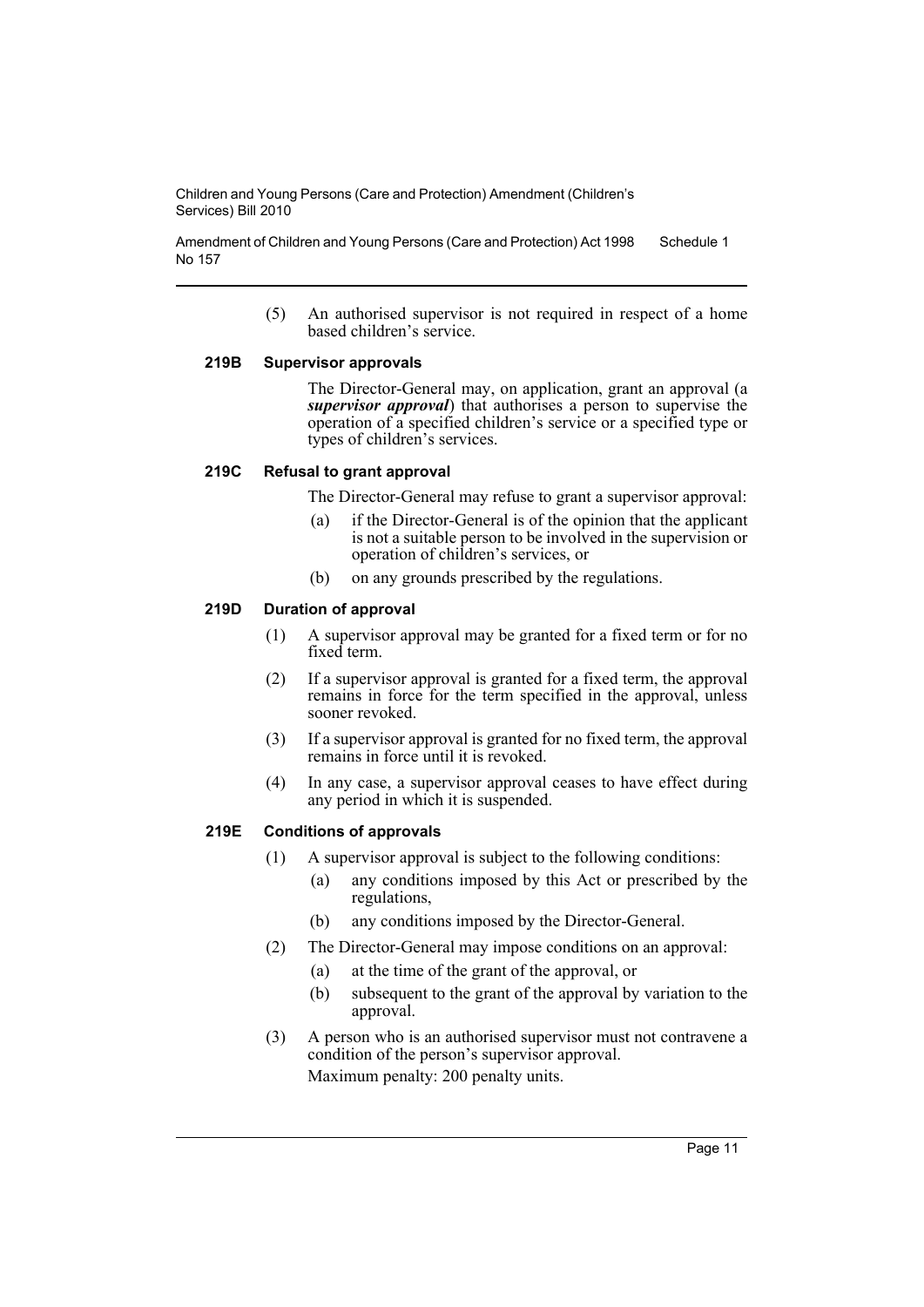Schedule 1 Amendment of Children and Young Persons (Care and Protection) Act 1998 No 157

#### **219F Variation to approval**

- (1) The Director-General may, by notice in writing, vary a supervisor approval (including any conditions of the approval imposed by the Director-General).
- (2) A variation includes the imposition of new conditions on an approval, the substitution of a condition, or the omission or amendment of a condition.

**Note.** The regulations may make provision for the grounds on which an approval may be varied, and the manner in which the variation is to be notified.

#### **219G Revocation and suspension of approval**

The Director-General may revoke or suspend a supervisor approval:

- (a) if the Director-General is of the opinion that the authorised supervisor is no longer a suitable person to be involved in the supervision or operation of a children's service, or
- (b) on any other grounds specified in the regulations.

# **219H Special provision for school-based children's services**

- (1) For an approved children's service that is provided by a government school or registered non-government school, the principal of the school for the time being, or a person acting in the position of principal:
	- (a) is taken to hold a supervisor approval that authorises the principal or acting principal to supervise the operation of the children's service, and
	- (b) is taken to have been appointed to supervise the operation of the approved children's service.
- (2) In this section:

*government school* has the same meaning as it has in the *Education Act 1990*.

*registered non-government school* has the same meaning as it has in the *Education Act 1990*.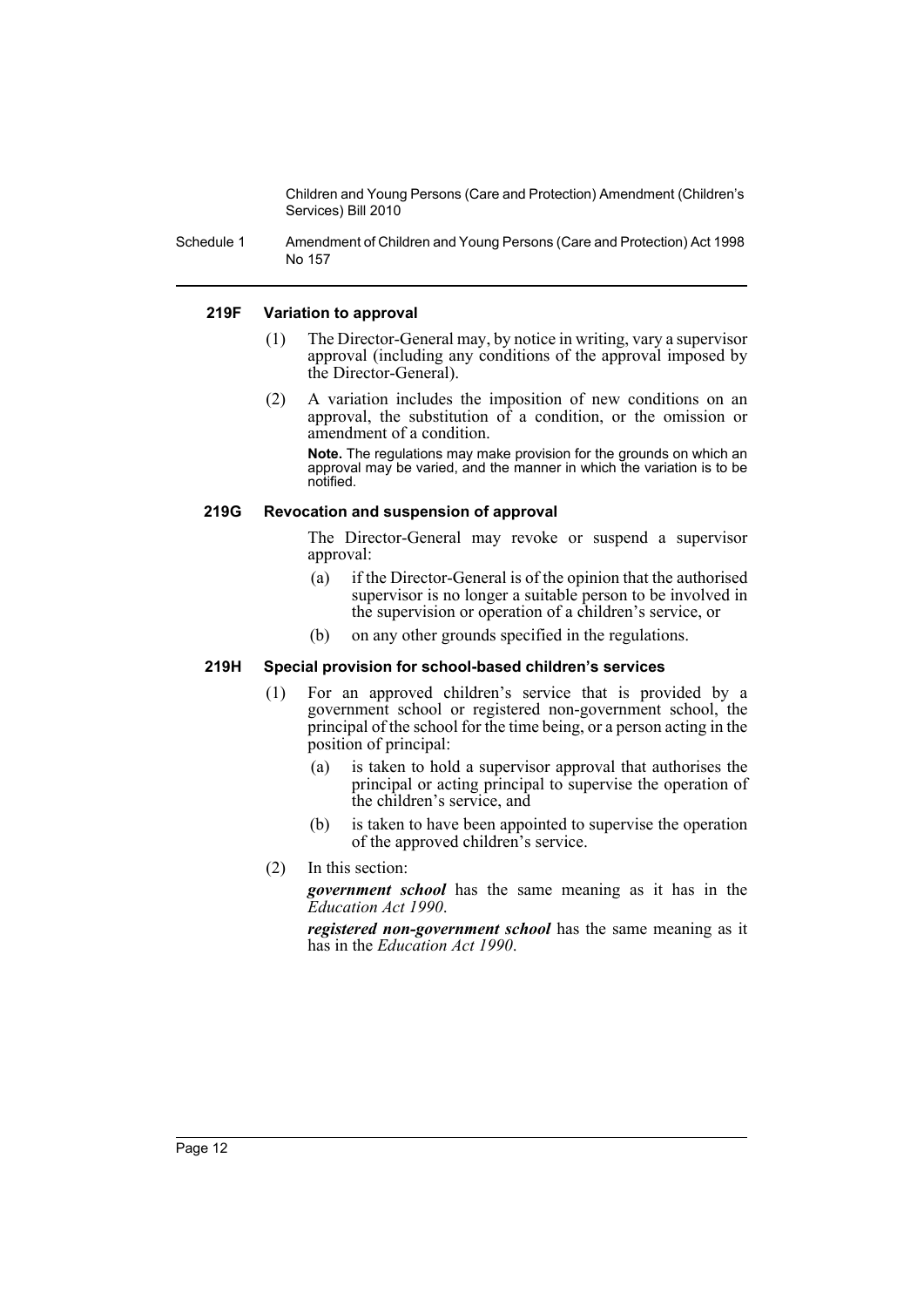Amendment of Children and Young Persons (Care and Protection) Act 1998 No 157 Schedule 1

# **Division 4 Offences**

#### **219I Unauthorised provision of children's service**

- (1) A person must not provide a prescribed children's service unless:
	- (a) the person is a licensee under a service provider licence that authorises the person to provide the children's service or type of children's service, and
	- (b) the children's service is an approved children's service.

Maximum penalty: 200 penalty units.

- (2) An authorised supervisor of a children's service who is not the licensee of the children's service does not commit an offence against this section in respect of anything done in the course of supervising that service in accordance with the person's supervisor approval.
- (3) An employee or other person who provides or assists in providing a children's service (other than an authorised supervisor of the children's service) does not commit an offence against this section if the employee or other person is acting in accordance with directions given by the licensee of the children's service or an authorised supervisor of the children's service.

#### **219J Advertising of unauthorised children's services**

- (1) A person must not advertise or hold out that the person is willing to provide a prescribed children's service unless:
	- (a) the person is a licensee under a service provider licence that authorises the person to provide the type of children's service concerned, and
	- (b) the particular children's service being advertised is an approved children's service.

Maximum penalty: 5 penalty units.

(2) A person must not knowingly publish any advertisement inviting the attendance of children at a prescribed children's service that is not an approved children's service.

Maximum penalty: 5 penalty units.

- (3) A person is not guilty of an offence under this section if:
	- (a) the prescribed children's service is a service that is proposed to be provided in the future, and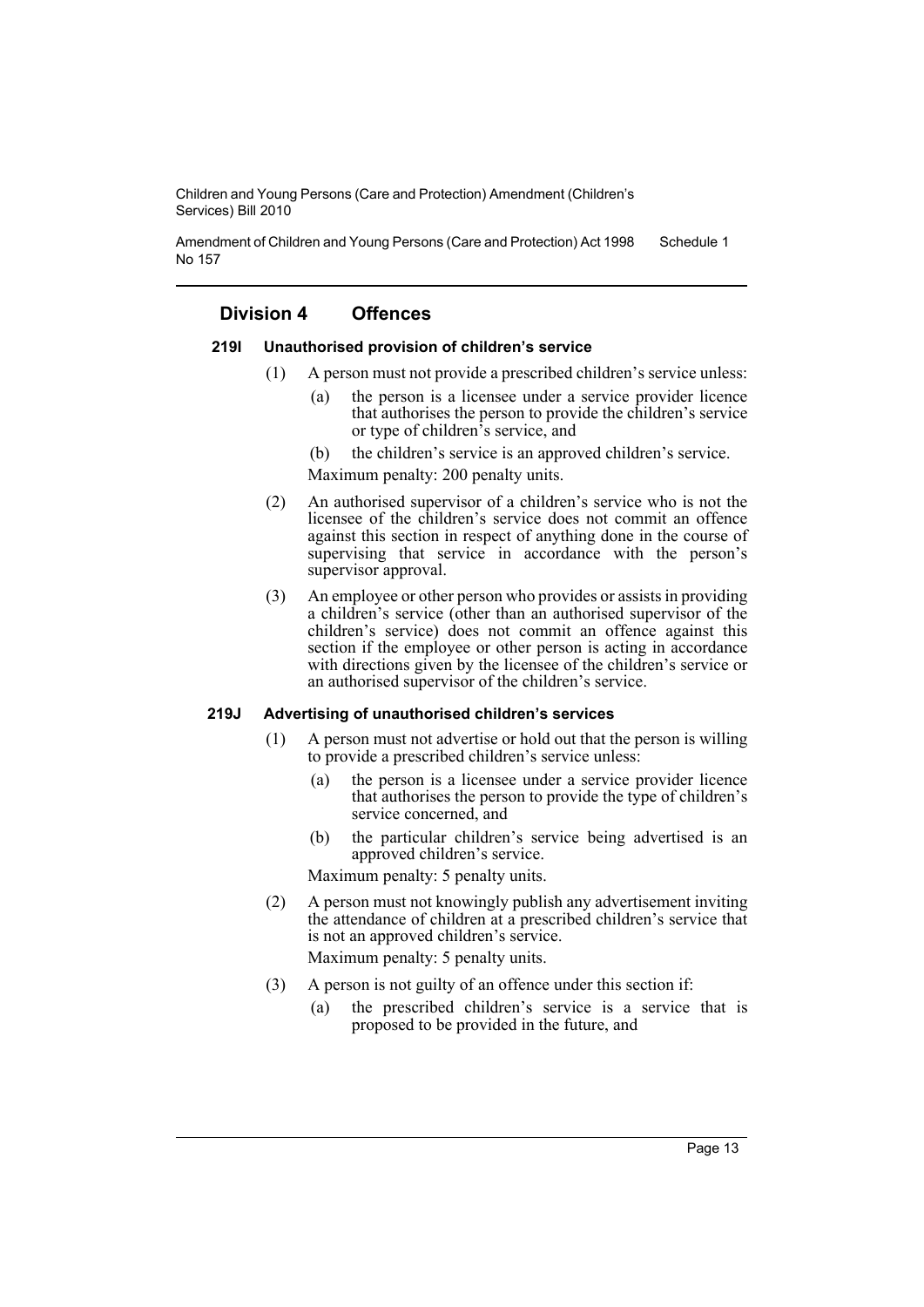Schedule 1 Amendment of Children and Young Persons (Care and Protection) Act 1998 No 157

- (b) the person has duly applied for any service provider licence or children's service approval required to authorise the person to provide the proposed children's service, and
- (c) the application has not been finally determined.

# **Part 4 Investigation powers**

#### **219K Definition—person involved in provision of children's services**

- (1) In this Part, a *person involved in the provision of children's services* means:
	- (a) a person who is, or was formerly, a licensed service provider, or
	- (b) a person who is, or was formerly, an authorised supervisor of a children's service, or
	- (c) a person who is, or was formerly, an employee of a licensed service provider or otherwise engaged to provide or assist in providing a prescribed children's service, or
	- (d) a person who, under the regulations, is, or was formerly, a family day care carer, or
	- (e) a person who is, or was formerly, involved in the control or management of a licensed service provider (such as a director, chief executive officer or majority shareholder), or
	- (f) a person who is, or was formerly, a member of a management committee or other office holder of an association, or a member of a partnership, involved in the provision of children's services, or
	- (g) a person who is, or was formerly, a trustee of a trust involved in the provision of children's services, or
	- (h) any other person the Director-General has reasonable cause to believe is involved, or has formerly been involved, in the provision, management or operation of a prescribed children's service.
- (2) In this section:

*employee* includes a person engaged under a contract for services.

#### **219L Power to require provision of documents**

(1) The Director-General may, by notice in writing served on a person involved in the provision of children's services, require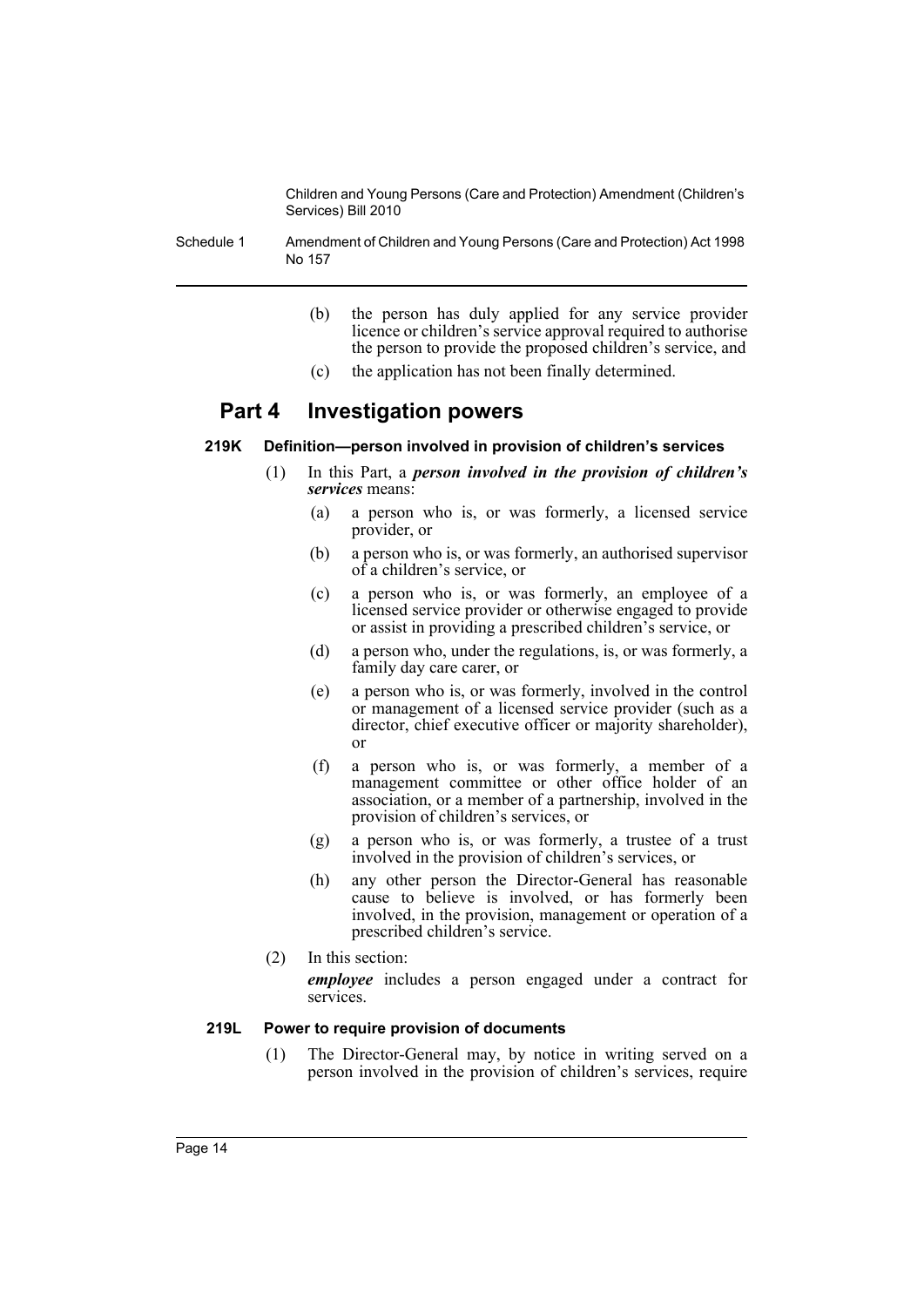Amendment of Children and Young Persons (Care and Protection) Act 1998 No 157 Schedule 1

> the person to provide to the Director-General such relevant documents as the Director-General specifies in the notice.

- (2) The following documents are *relevant documents*:
	- (a) any record that a person is required to keep by or under this Chapter (including under the regulations),
	- (b) such other documents as the Director-General reasonably requires for the purposes of the administration or enforcement of this Chapter.
- (3) A notice under this section must specify the manner in which the documents are required to be provided and a reasonable time by which the documents are required to be provided.
- (4) A notice under this section may only require a person to provide existing documents that are in the person's possession or that are within the person's power to obtain lawfully.
- (5) If any document required to be provided under this section is in electronic, mechanical or other form, the notice requires the document to be provided in written form, unless the notice otherwise provides.
- (6) If any document required to be provided under this section is not in the English language, the notice requires a written translation of its content to be provided with the document, unless the notice otherwise provides.
- (7) The Director-General may take copies of any documents provided under this section.
- (8) If the Director-General has reason to believe that any documents provided under this section are evidence of an offence against this Act or the regulations, the Director-General may retain the documents until proceedings for the offence have been heard and determined.

#### **219M Power to require answers to questions**

- (1) The Director-General may, by notice in writing served on a person involved in the provision of children's services, require the person to answer questions about any matters in respect of which information is required for the administration or enforcement of this Chapter.
- (2) The Director-General may, by notice in writing, require a corporation to nominate, in writing within the time specified in the notice, a director or officer of the corporation to be the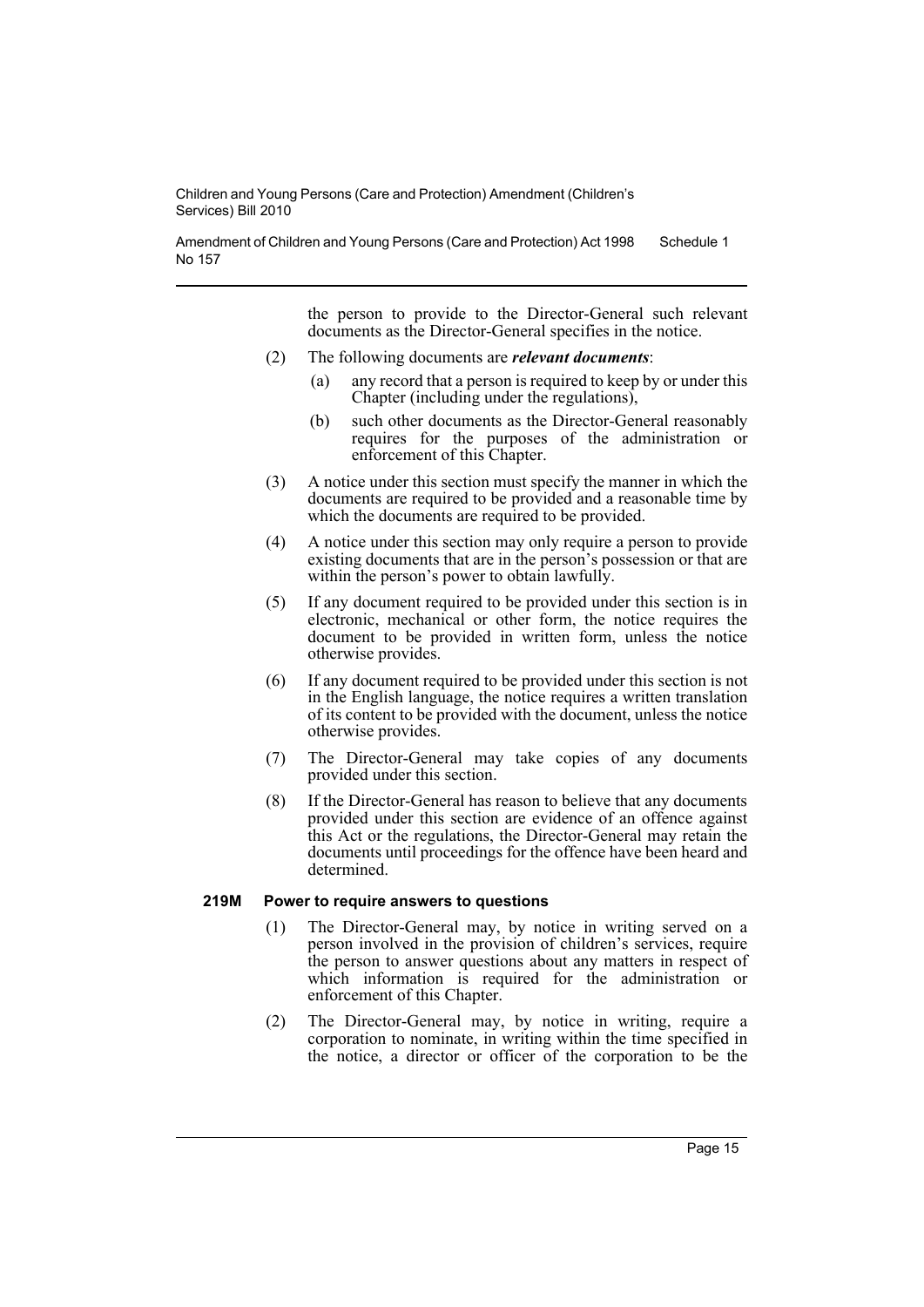Schedule 1 Amendment of Children and Young Persons (Care and Protection) Act 1998 No 157

> corporation's representative for the purpose of answering questions under this section.

- (3) Answers given by a person nominated by the corporation bind the corporation.
- (4) The Director-General may, by notice in writing, require a person to attend at a specified place and time to answer questions under this section if attendance at that place is reasonably required in order that the questions can be properly put and answered.
- (5) The place and time at which a person may be required to attend to answer questions under this section is to be:
	- (a) a place or time nominated by the person, or
	- (b) if the place or time nominated is not reasonable in the circumstances or a place or time is not nominated by the person, a place and time nominated by the Director-General that is reasonable in the circumstances.

# **219N Functions may be exercised outside this State**

- (1) A notice may be given under this Part to a person involved in the provision of children's services even though the person is outside the State, as long as the children's services concerned are or were provided in this State.
- (2) The Director-General, or a delegate of the Director-General, may attend at a place outside this State for the purpose of obtaining answers to questions asked of a person under this Part.

# **219O Revocation or variation of notices**

- (1) A notice given under this Part may be revoked or varied by the Director-General by further notice in writing served on the person to whom the notice was issued.
- (2) A notice may be varied by modification of, or addition to, its terms and specifications.
- (3) The revocation or variation has effect when notice of the revocation or variation is given to the person to whom the notice was issued.
- (4) Without limiting the above, a notice may be varied by extending the time for complying with the notice.
- (5) The revocation of a notice does not prevent the issue of another notice.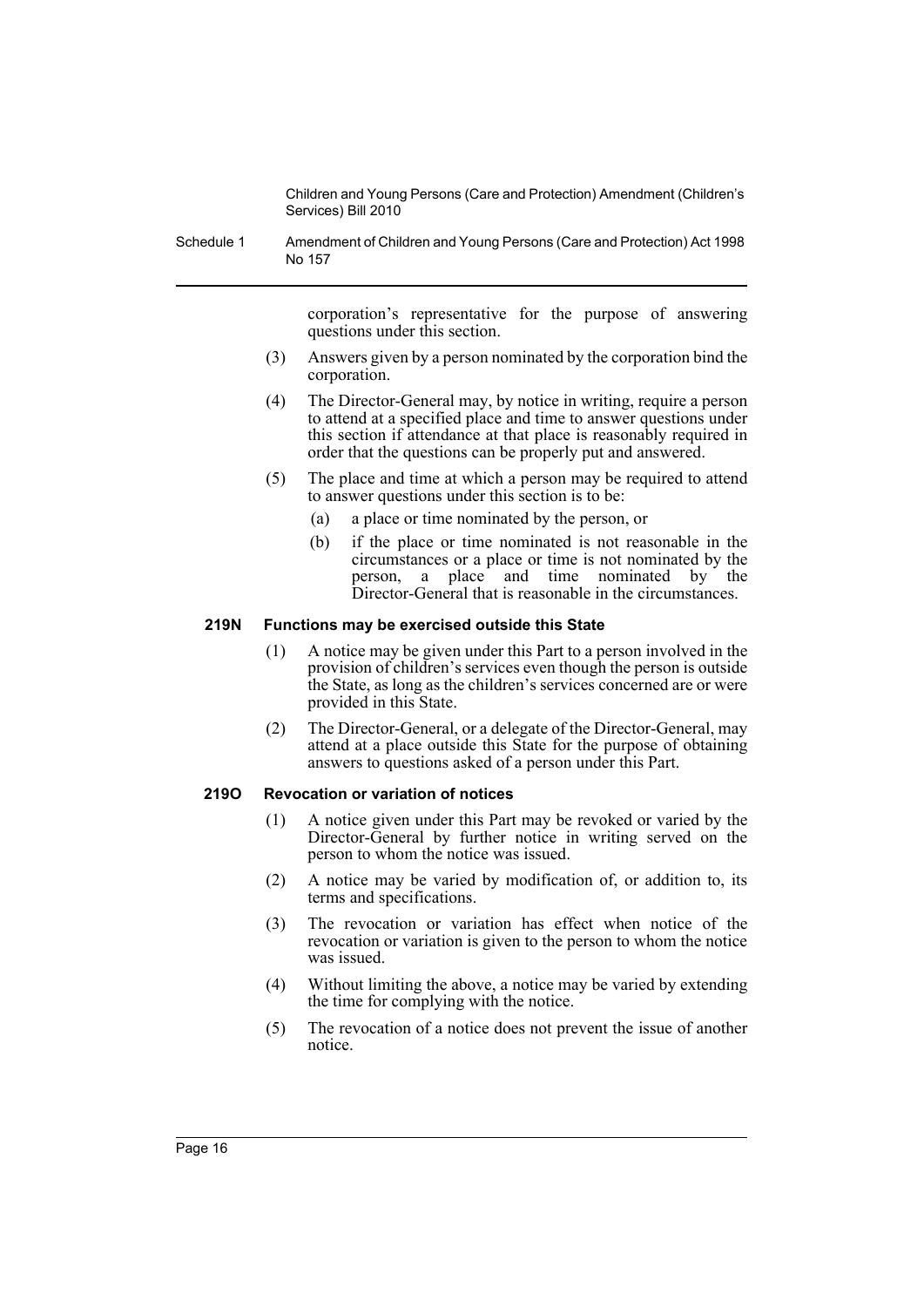Amendment of Children and Young Persons (Care and Protection) Act 1998 No 157 Schedule 1

#### **219P Failure to comply with requirement to provide documents or information or answer questions**

A person who, without reasonable excuse, fails to comply with a requirement made of the person under this Part is guilty of an offence.

Maximum penalty: 200 penalty units.

#### **219Q False and misleading information**

(1) A person who provides any document or information or does any other thing in purported compliance with a requirement made under this Part, knowing that it is false or misleading in a material particular, is guilty of an offence.

Maximum penalty: 200 penalty units.

(2) A person cannot be found guilty of both an offence against this section and an offence against section 253 in respect of the same act or omission.

#### **219R Provisions relating to requirements to provide documents or information or answer questions**

#### (1) **Warning to be given on each occasion**

A person is not guilty of an offence of failing to comply with a requirement under this Part to provide documents or information or to answer a question unless the person was warned on that occasion that a failure to comply is an offence.

#### (2) **Self-incrimination not an excuse**

A person is not excused from a requirement under this Part to provide documents or information or to answer a question on the ground that the document, information or answer might incriminate the person or make the person liable to a penalty.

# (3) **Information or answer not admissible if objection made**

However, any information provided or answer given by a natural person in compliance with a requirement under this Part is not admissible in evidence against the person in criminal proceedings (except proceedings for an offence under this Part) if:

- (a) the person objected at the time to doing so on the ground that it might incriminate the person, or
- (b) the person was not warned on that occasion that the person may object to providing the information or giving the answer on the ground that it might incriminate the person.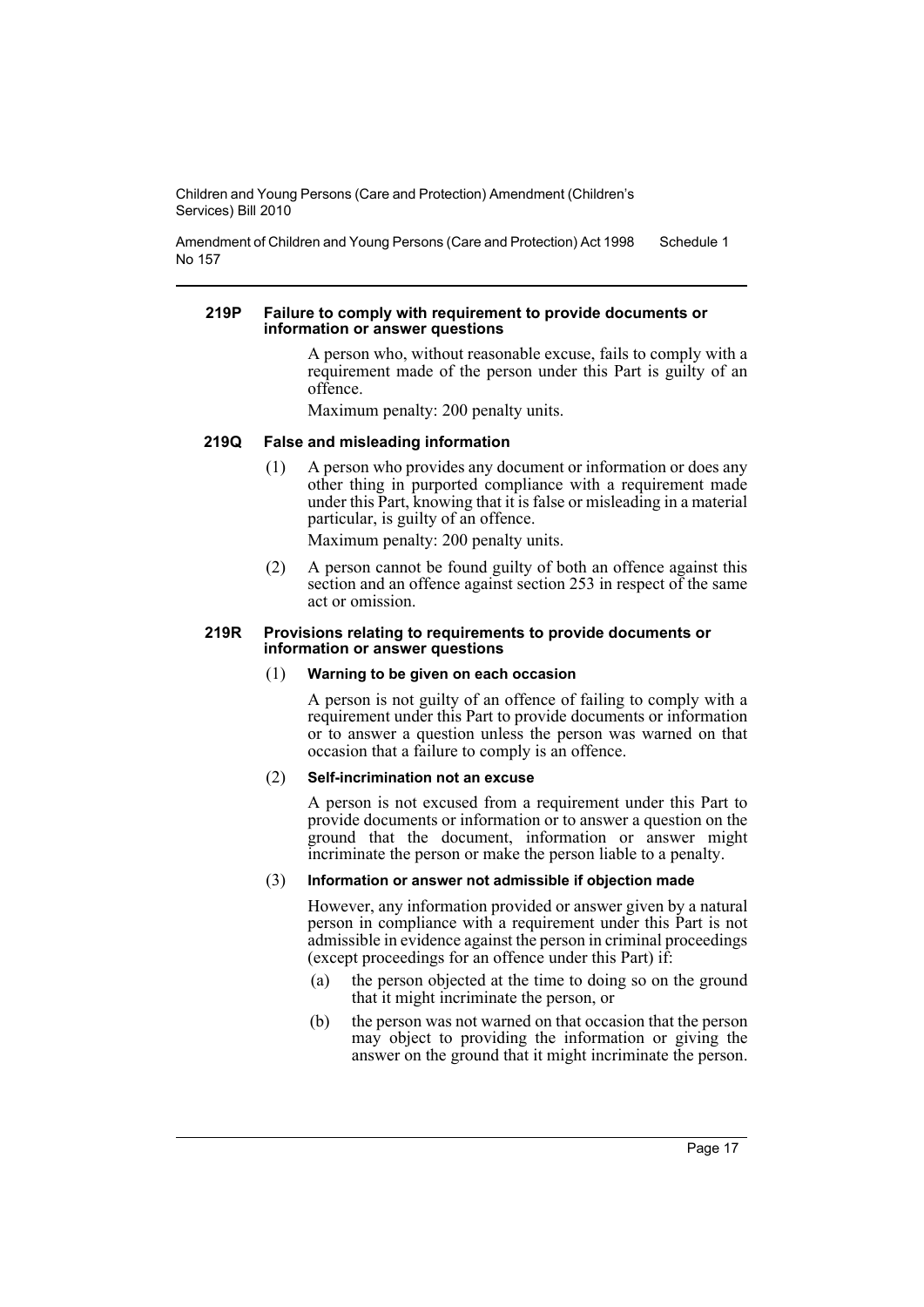Schedule 1 Amendment of Children and Young Persons (Care and Protection) Act 1998 No 157

#### (4) **Documents admissible**

Any document provided by a person in compliance with a requirement under this Part is not inadmissible in evidence against the person in criminal proceedings on the ground that the document might incriminate the person.

#### (5) **Further information**

Further information obtained as a result of a document or information provided or an answer given in compliance with a requirement under this Part is not inadmissible on the ground:

- (a) that the document or information had to be provided or the answer had to be given, or
- (b) that the document or information provided or answer given might incriminate the person.

#### **219S Effect on other functions**

- (1) This Part does not affect any functions conferred by any other provision of this Act or by any other Act.
- (2) In particular, this Part does not affect the functions conferred by Chapter 15.
- (3) This Part does not limit the conditions that can be attached to a licence or approval.

# **Part 5 Enforcement and compliance**

# **Division 1 Compliance notices**

# **219T Issue of compliance notices by Director-General**

- (1) If the Director-General is of the opinion that a person is contravening a provision of this Chapter or the regulations under this Chapter, the Director-General may serve on the person a notice (a *compliance notice*) requiring the person to remedy the contravention within the period specified in the notice.
- (2) A compliance notice must:
	- (a) give particulars of the alleged contravention, and
	- (b) include information about rights to seek a review of the Director-General's decision to issue the notice.
- (3) A compliance notice may include directions as to the measures to be taken to remedy any contravention to which the notice relates or to otherwise comply with the notice.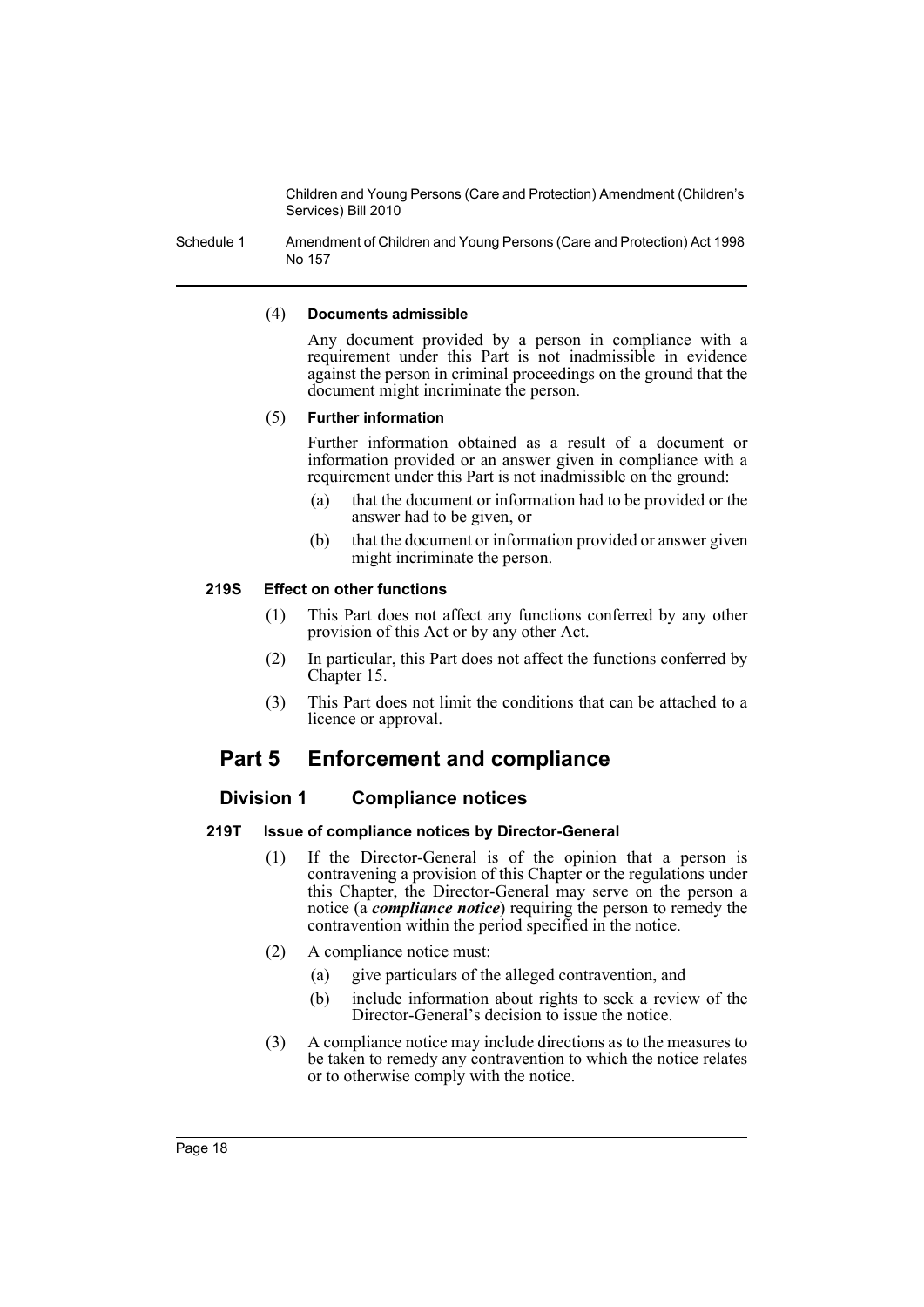Amendment of Children and Young Persons (Care and Protection) Act 1998 No 157 Schedule 1

- (4) A compliance notice may offer the person to whom it is issued a choice of ways in which to remedy the contravention or to comply with the notice.
- (5) A compliance notice is to be in a form approved by the Director-General.

#### **219U Revocation and variation of compliance notices**

- (1) A compliance notice may be revoked or varied by the Director-General by further notice in writing given to the person to whom the compliance notice was issued.
- (2) The revocation or variation has effect when notice of the revocation or variation is given to the person to whom the notice was issued.
- (3) A notice may be varied by modification of, or addition to, its terms and specifications.
- (4) Without limiting the above, a notice may be varied by extending the time for complying with the notice.
- (5) The revocation of a compliance notice does not prevent the issue of another compliance notice.

#### **219V Failure to comply with compliance notice**

A person who, without reasonable excuse, fails to comply with a requirement imposed by a compliance notice issued to the person is guilty of an offence.

Maximum penalty: 100 penalty units.

#### **219W Proceedings for offences not affected by compliance notices**

- (1) The issue, variation or revocation of a compliance notice does not affect any proceedings for an offence against this Act or the regulations in connection with any matter in respect of which the notice was issued.
- (2) However, a person cannot be convicted of both an offence of failing to comply with a compliance notice and another offence against this Act or the regulations in respect of the same act or omission.

# **Division 2 Enforceable undertakings**

#### **219X Enforceable undertakings**

(1) The Director-General may accept a written undertaking given by a person for the purposes of this section in connection with a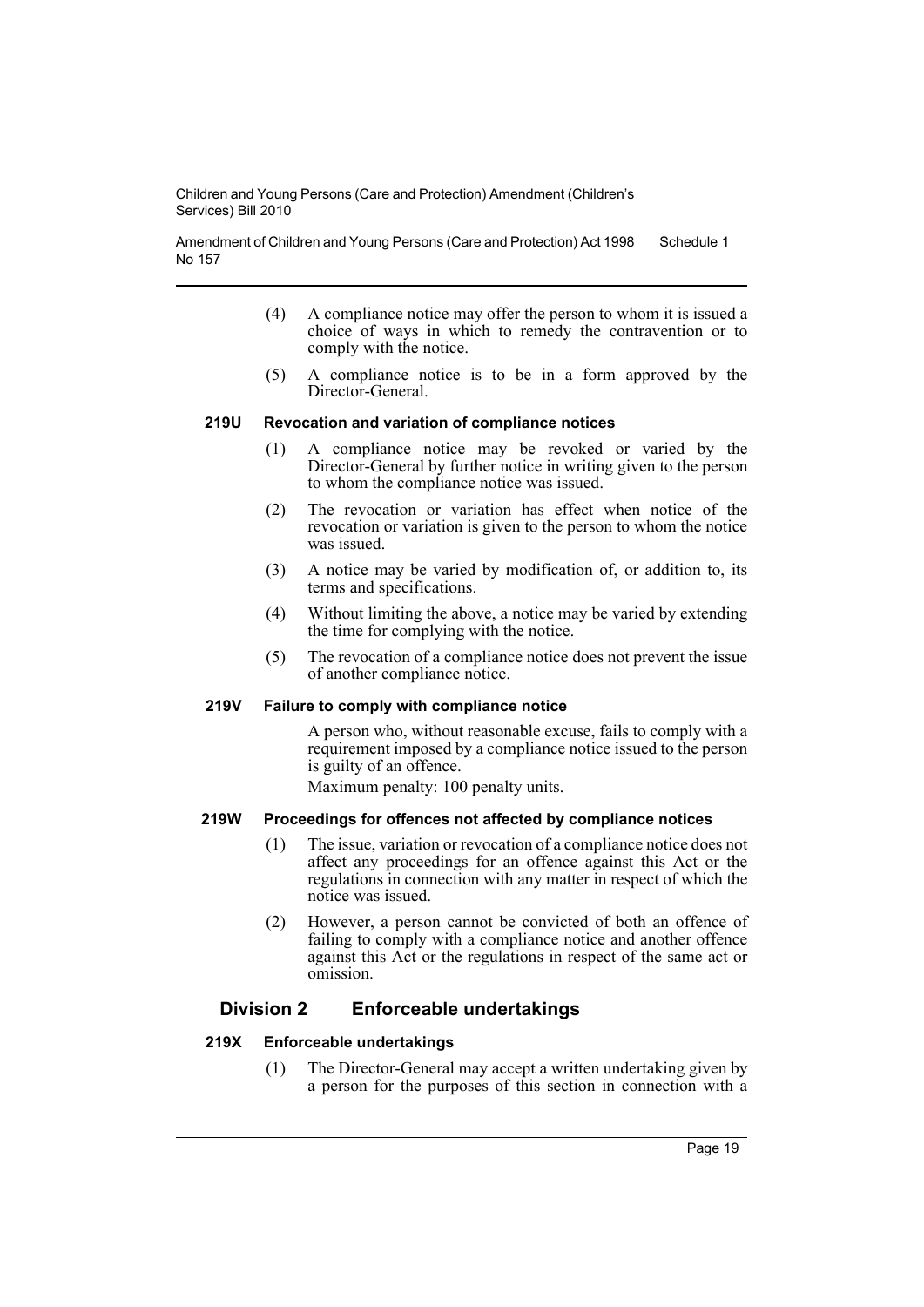Schedule 1 Amendment of Children and Young Persons (Care and Protection) Act 1998 No 157

> matter in relation to which the Director-General has a function under this Chapter.

- (2) The person may withdraw or vary the undertaking at any time, but only with the consent in writing of the Director-General. The consent of the Director-General is required even if the undertaking purports to authorise withdrawal or variation of the undertaking without that consent.
- (3) The Director-General may apply to the District Court for an order under this section if the Director-General considers that the person who gave the undertaking has contravened any of its terms.
- (4) The District Court may make all or any of the following orders if it is satisfied that the person has contravened a term of the undertaking:
	- (a) an order directing the person to comply with that term of the undertaking,
	- (b) an order suspending or revoking any licence or approval that authorises the person to provide or supervise a children's service,
	- (c) an order directing the person to pay to the State an amount not exceeding the amount of any financial benefit that the person has obtained directly or indirectly and that is reasonably attributable to the contravention,
	- (d) any order that the Court thinks appropriate directing the person to compensate any other person who has suffered loss or damage as a result of the contravention,
	- (e) any other order the Court considers appropriate.
- (5) Proceedings in the District Court under this section are to be heard in its civil jurisdiction.
- (6) The maximum total amount that the District Court may direct a person to pay to the State or as compensation is the jurisdictional limit of the Court (within the meaning of the *District Court Act 1973*).

# **Division 3 Other enforcement powers**

# **219Y Advice to parents using illegal children's services**

If the Director-General has reason to believe that a children's service is being provided or operated in contravention of this Chapter or the regulations under this Chapter, the Director-General may inform the parent of a child enrolled in the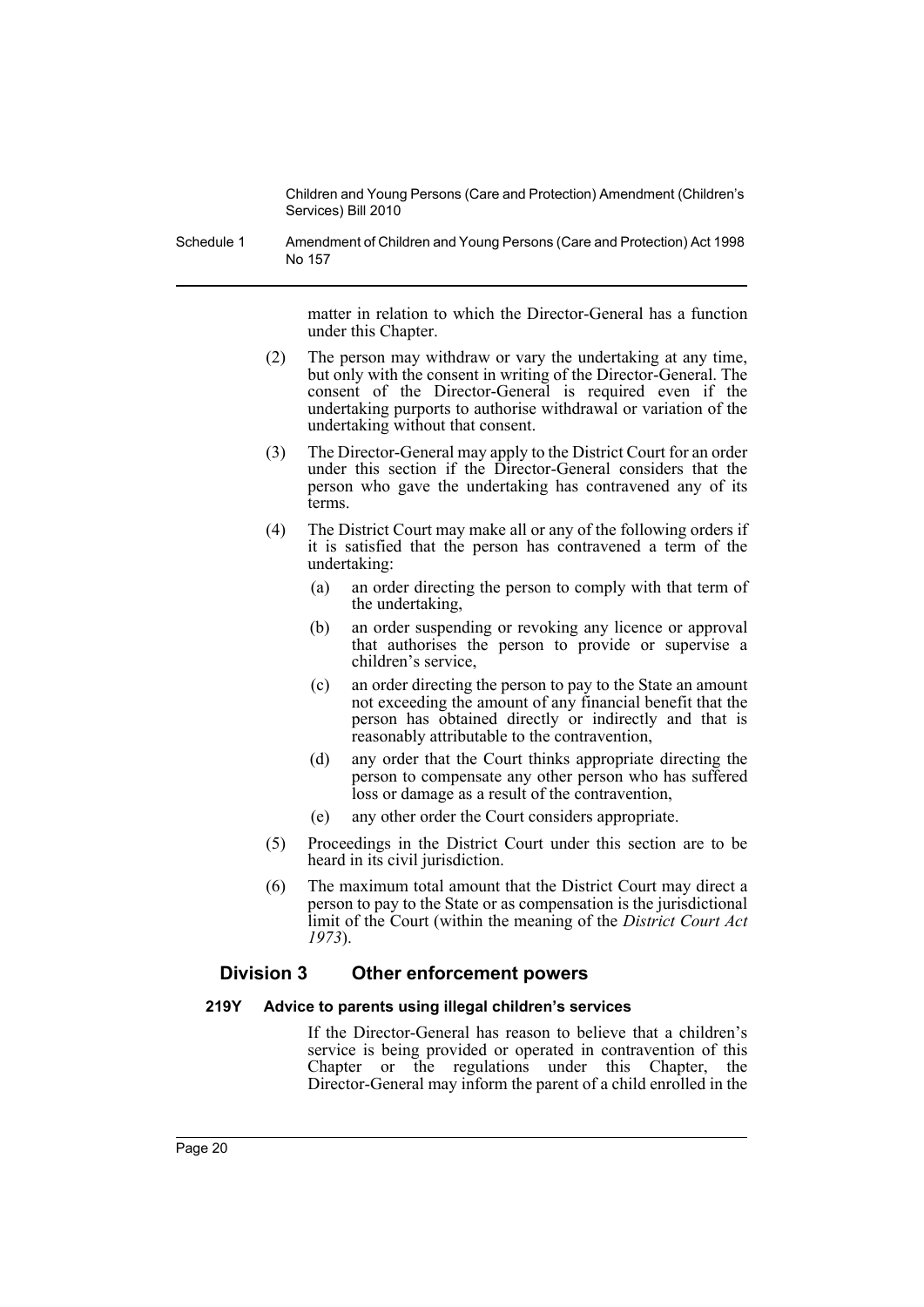Amendment of Children and Young Persons (Care and Protection) Act 1998 No 157 Schedule 1

> children's service that it is inadvisable for the child to continue to attend the service.

#### **219Z Exclusion of persons from premises of children's service**

- (1) The Director-General may, by notice in writing (an *exclusion notice*) served on a person involved in, or connected with, the provision of an approved children's service (whether as an owner, manager, licensee, authorised supervisor, employee, contractor, volunteer, parent or otherwise) direct the person to refrain from entering the premises on which the service is provided.
- (2) The Director-General may give a person an exclusion notice only if the Director-General is of the opinion that the continued presence of the person on those premises would constitute an unacceptable risk to the safety, welfare or well-being of a child or class of children enrolled with the service.
- (3) The exclusion notice must specify the reasons for the Director-General's opinion.
- (4) An exclusion notice has effect for a period not exceeding 28 days.
- (5) A person must not enter any premises in contravention of an exclusion notice.

Maximum penalty: 200 penalty units.

#### **219ZA Information to licensee concerning exclusion notice**

- (1) The Director-General is to give a copy of any exclusion notice to the licensee of the children's service to which the notice relates.
- (2) The Director-General may impose a condition on a licence or approval, or revoke a licence or approval, following the issue of an exclusion notice.

# **Part 6 Rights and responsibilities of parents**

# **219ZB Information to be provided by licensee**

- (1) The licensee of an approved children's service must provide parents of children enrolled in the service with ready access to the following information (*service information*):
	- (a) all written policies required to be provided by the regulations and other policies and procedures relating to the conduct of the service developed by the licensee,
	- (b) details of procedures for dealing with parents' concerns and complaints about the service,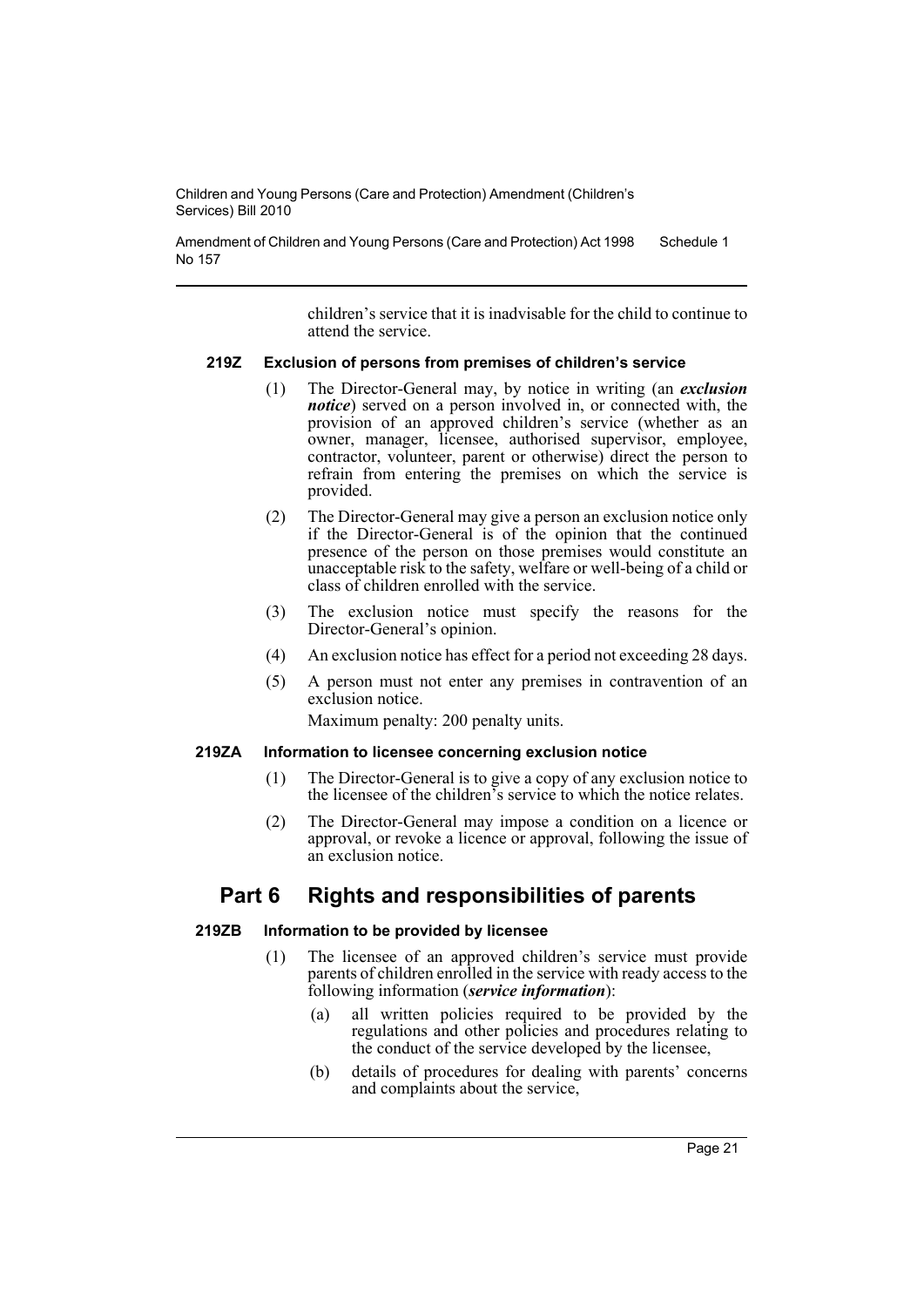Schedule 1 Amendment of Children and Young Persons (Care and Protection) Act 1998 No 157

- (c) such other information relating to the service, or to the safety, welfare or well-being of children who attend the service, as the Director-General, by notice in writing to the licensee, requires the licensee to provide.
- (2) Service information is to be provided in a language and manner that can be understood by the parents of the children enrolled in the service.
- (3) The licensee of an approved children's service must inform parents of the availability of service information. Maximum penalty: 2 penalty units.

# **219ZC Parental contact with children**

- (1) A licensee of an approved children's service must afford any parent contact with his or her child at any time that the service is being provided to the child.
- (2) However, a licensee of an approved children's service may deny a parent contact with his or her child (until the parent's right to contact has been established):
	- (a) if the licensee has reason to believe that a court has denied the parent that contact, or
	- (b) if the licensee is requested to do so by the Director-General, an officer of the Department of Health, a police officer, or any other appropriate authority.
- (3) This section applies to an authorised supervisor of an approved children's service in the same way as it applies to the licensee of the children's service.

**Note.** The regulations may require, as a condition of a children's service approval, the development of policies and procedures relating to parental contact with children enrolled with the service.

# **Part 7 Children's services register**

# **219ZD Register of children's services**

- (1) The Director-General is to keep a register of information about children's services (the *children's services register*).
- (2) The children's services register may be kept in such form as the Director-General considers appropriate.
- (3) The Director-General must ensure that information on the children's services register is kept accurate and up-to-date.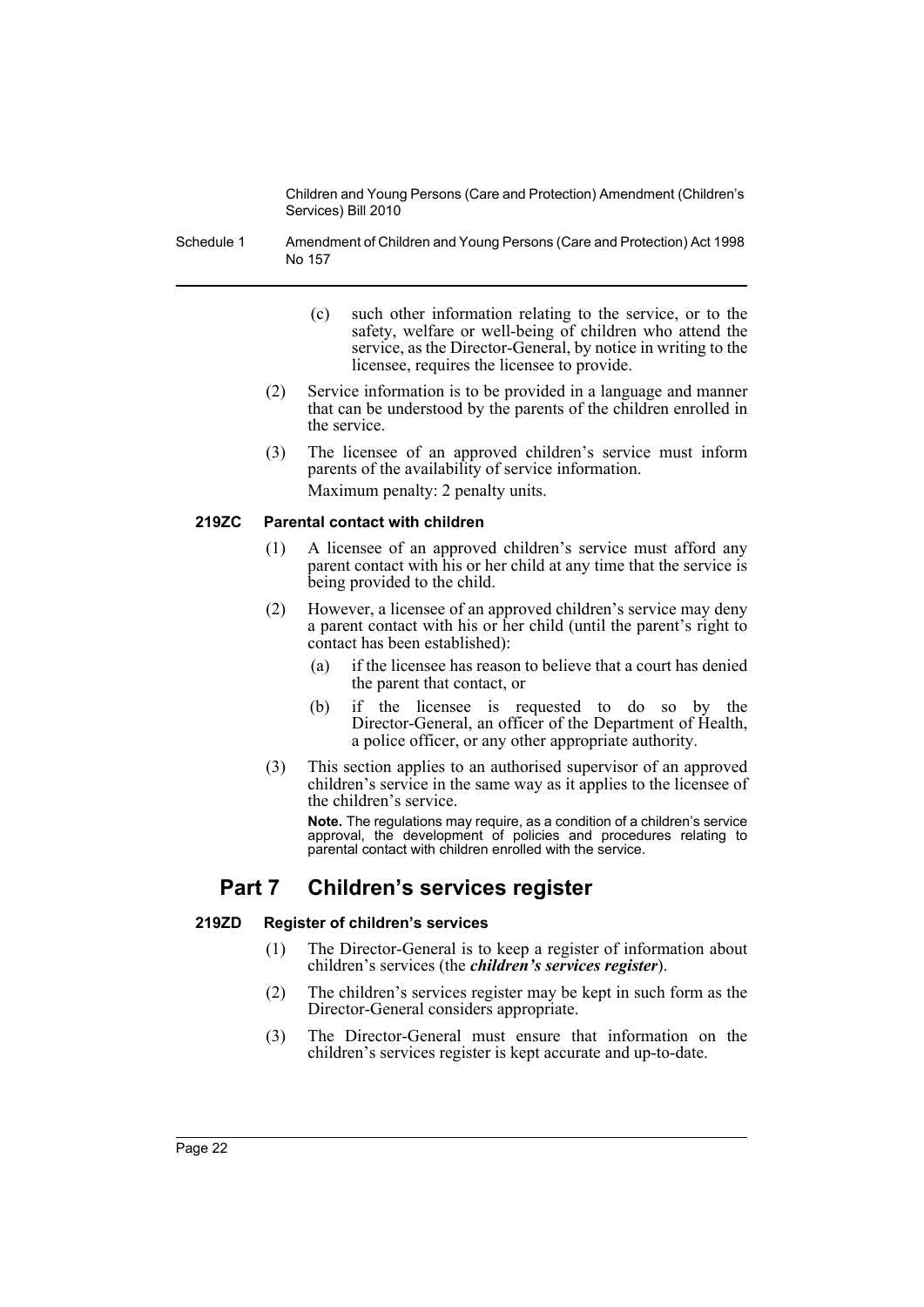Amendment of Children and Young Persons (Care and Protection) Act 1998 No 157 Schedule 1

#### **219ZE Information to be recorded on register**

- (1) The Director-General may record any of the following information in the children's services register in relation to each approved children's service:
	- (a) particulars of the children's service approval applying to the children's service,
	- (b) the name and address of the place of business of the licensee of the approved children's service,
	- (c) particulars of the service provider licence under which the licensee is authorised to provide children's services,
	- (d) the name of any person who is an authorised supervisor of the children's service and particulars of that person's supervisor approval,
	- (e) particulars of any compliance notices issued against the licensee or authorised supervisor of the approved children's service (whether in connection with the children's service to which the entry relates or in connection with another children's service),
	- (f) particulars of any other power exercised by the Director-General under this Chapter in relation to the approved children's service, or in relation to the licensee of the approved children's service or an authorised supervisor of the approved children's service (whether in connection with the children's service to which the entry relates or in connection with another children's service),
	- (g) if the licensee or authorised supervisor of the approved children's service has been convicted of an offence under this Chapter or the regulations under this Chapter, particulars of that offence,
	- (h) such other matters as may be prescribed by the regulations.
- (2) The children's services register may also contain such information of a general nature as the Director-General considers appropriate in relation to licensing and approval of children's services, compliance with this Chapter and the enforcement of this Chapter.
- (3) Information relating to a conviction for a particular offence is not to be published on the children's services register until after the last day on which an appeal may be made against the conviction.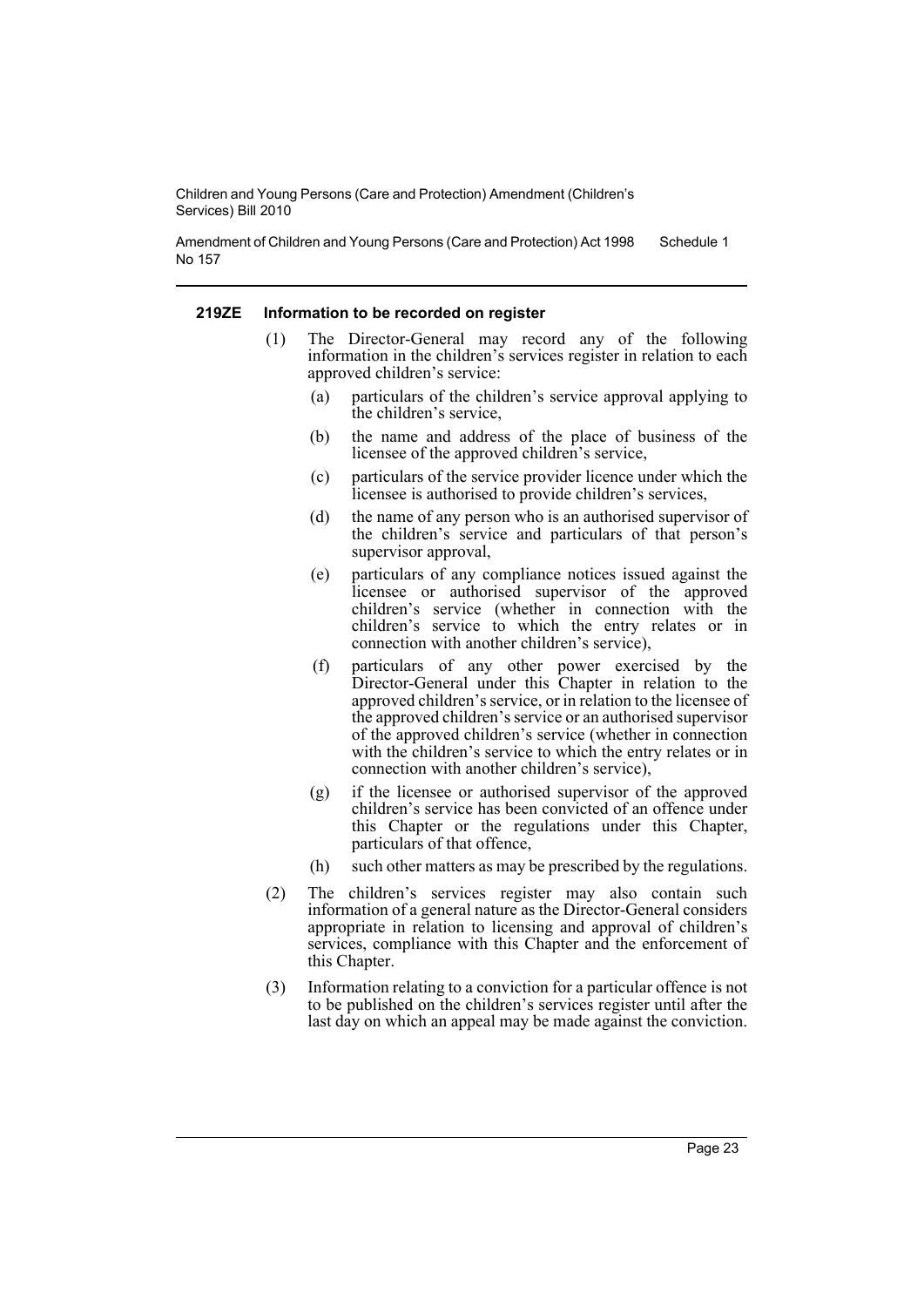- Schedule 1 Amendment of Children and Young Persons (Care and Protection) Act 1998 No 157
	- (4) If an appeal is made against the conviction, information relating to the conviction is not to be published on the children's services register unless a final order has been made on appeal affirming the conviction.
	- (5) The Director-General must remove information about a conviction for a particular offence from the children's services register as soon as practicable if the Director-General becomes aware that the conviction has been quashed or annulled or has become spent (within the meaning of the *Criminal Records Act 1991*).
	- (6) For the purposes of this section:
		- (a) a conviction for an offence includes a finding that an offence has been proved, or that a person is guilty of an offence, without proceeding to a conviction, and
		- (b) section 8 (2) and (4) of the *Criminal Records Act 1991* do not apply.

# **219ZF Publication of information on register**

- (1) The children's services register is to be made available for public inspection on the Internet.
- (2) Information recorded in the children's services register may also be provided to members of the public in any other manner approved by the Director-General.

# **Part 8 Miscellaneous**

#### **219ZG Special condition—family day care and home based children's services**

(1) It is a condition of a children's service approval for a family day care children's service or a home based children's service that the licensee of the children's service must notify the Director-General if any person (other than the relevant children's service provider) who is of or above the age of 18 years is residing at the children's service provider's home on a regular basis and has been doing so for a period of at least 3 months.

**Note.** See section 45 of the *Commission for Children and Young People Act 1998* which provides for background checks to be carried out in relation to adult household members of children's service providers.

(2) Without limiting the above, any such requirement to notify the Director-General applies even though the adult person who is residing at the children's service provider's home was at any time residing at that home as a minor.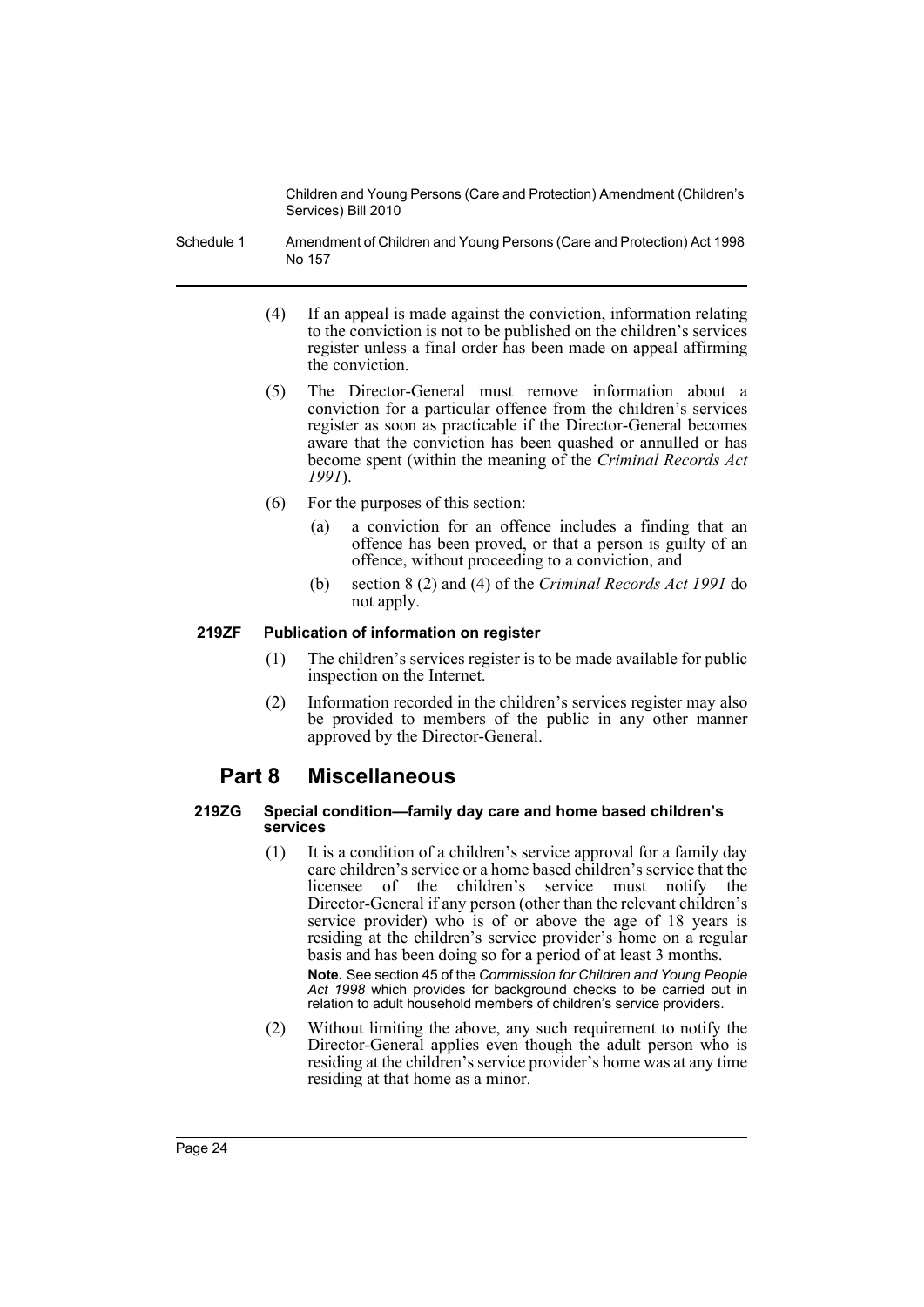Amendment of Children and Young Persons (Care and Protection) Act 1998 No 157 Schedule 1

- (3) In this section, *children's service provider* means:
	- (a) in the case of a family day care children's service—the person who, under the regulations, is the family day care carer for the service, or
	- (b) in the case of a home based children's service—the licensee of the children's service.

#### **219ZH Records**

- (1) A licensee of an approved children's service must keep such records as the regulations require in relation to the approved children's service.
- (2) The licensee must keep the records in such a manner that they are readily accessible if the licensed service provider is required to produce them to the Director-General, or to any other person who is authorised to inspect them, under this Act.
- (3) It is a condition of a service provider licence that the licensee comply with this section.

#### **219ZI Application of State Records Act 1998 to certain children's services**

- (1) The *State Records Act 1998* does not apply to a private children's service and such a service is not a public office for the purposes of that Act.
- (2) In this section:

*private children's service* means a person or body providing a children's service to the community, being a person or body other than:

- (a) a department, office, commission, board, corporation, agency, service or instrumentality exercising any function of any branch of the Government of the State, or
- (b) a council or county council under the *Local Government Act 1993*.

# **220 Regulations relating to children's services**

# **General**

- (1) The regulations may make provision for or with respect to the matters set out in this section.
- (2) This section does not limit the generality of section 264 (Regulations).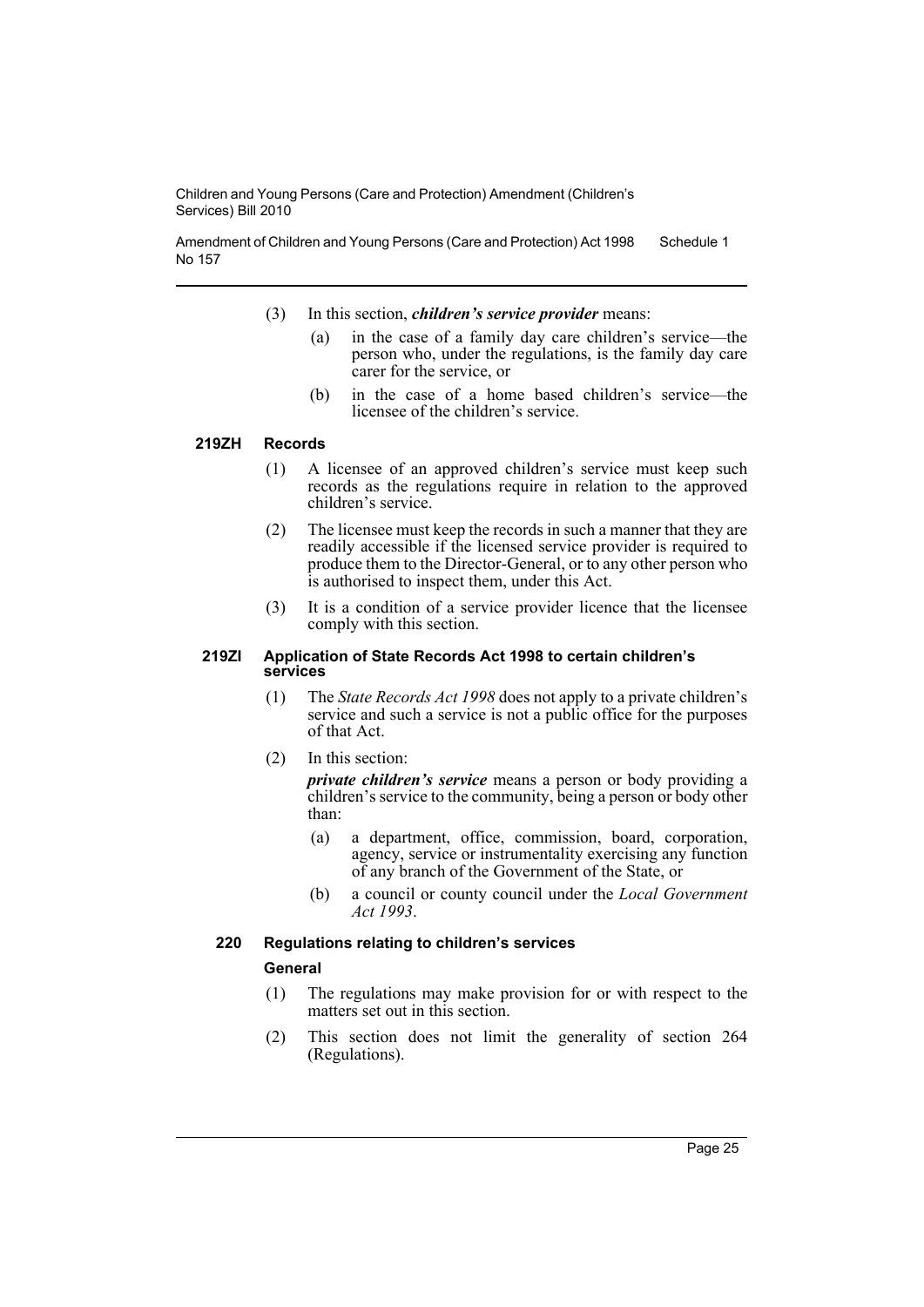Schedule 1 Amendment of Children and Young Persons (Care and Protection) Act 1998 No 157

#### **Licences and approvals**

- (3) Classes of licences and approvals.
- (4) The matters to be specified in a licence or approval.
- (5) Prescribed conditions of licences and approvals.

#### **Applications for licences and approvals**

- (6) The persons who may apply for licences and approvals.
- (7) The form and manner in which, and the time within which, an application for a licence or approval may be made.
- (8) The information and evidence required to be provided in connection with an application (which may include, without limitation, personal information about the applicant and proposed staff and any relevant person in relation to the application).
- (9) Requiring that an application (and its supporting documents and information) be lodged in stages as specified in the regulations.
- (10) The consideration and determination of applications, including (but not limited to) the following:
	- (a) the time within which an application (or a particular stage of an application) is to be dealt with,
	- (b) the grounds on which an application (or a particular stage of an application) may be rejected,
	- (c) the grounds on which the Director-General may refuse to grant a licence or approval,
	- (d) the way in which the rejection or determination of the application (or a particular stage of an application) is to be communicated to the applicant.

#### **Probity checks**

(11) The probity checks that may be made on all persons who are, or who are proposed to be, engaged in the operation or management of a children's service (or a proposed children's service), other than those persons who are employed in child-related employment within the meaning of section 33 of the *Commission for Children and Young People Act 1998*.

#### **Variation, suspension and revocation of licences and approvals**

- (12) The grounds on which a licence or approval may be varied, suspended or revoked.
- (13) Requiring the giving of notice of an intention to vary, suspend or revoke a licence or approval.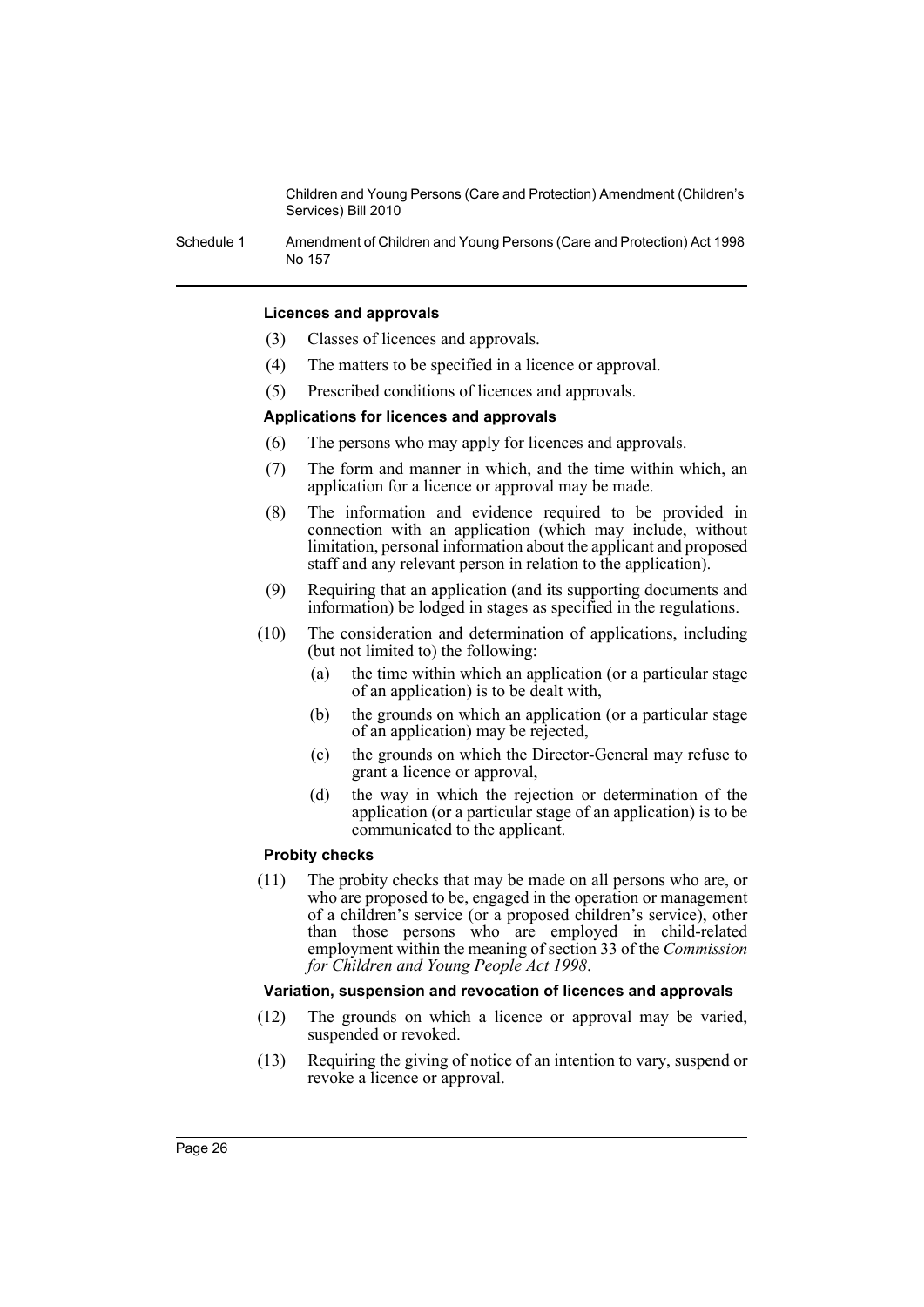Amendment of Children and Young Persons (Care and Protection) Act 1998 No 157 Schedule 1

- (14) Allowing a licensed service provider or an authorised supervisor time to make submissions in relation to any such intention.
- (15) The effect of a variation, suspension or revocation of a licence or approval.
- (16) The restoration of a licence or approval that has been suspended or revoked.
- (17) The manner in which the variation, suspension or revocation of a licence or approval is to be notified.

#### **Licensed service providers**

- (18) Functions of licensed service providers.
- (19) Requiring a licensed service provider to notify the Director-General of the particular approved children's service or services that the licensed service provider provides or intends to provide.
- (20) The appointment by the Director-General of a person as licensee under a service provider licence in addition to, or in substitution for, an existing licensee.

### **Authorised supervisors**

- (21) The appointment and functions of authorised supervisors.
- (22) The maximum number of approved children's services in respect of which the same authorised supervisor may be appointed as authorised supervisor.
- (23) The maximum number of persons who may be appointed as authorised supervisor of an approved children's service.
- (24) The authorisation by the Director-General of another person to act as the authorised supervisor of an approved children's service during the absence (because of illness or otherwise) of the authorised supervisor of the approved children's service.

#### **Compliance notices**

- (25) The internal review of a decision to issue a compliance notice.
- (26) The stay of a decision to issue a compliance notice pending the determination of such an internal review.

#### **Records**

- (27) The records that are to be kept by licensed service providers, including (but not limited to) the following:
	- (a) the information that the records are to contain,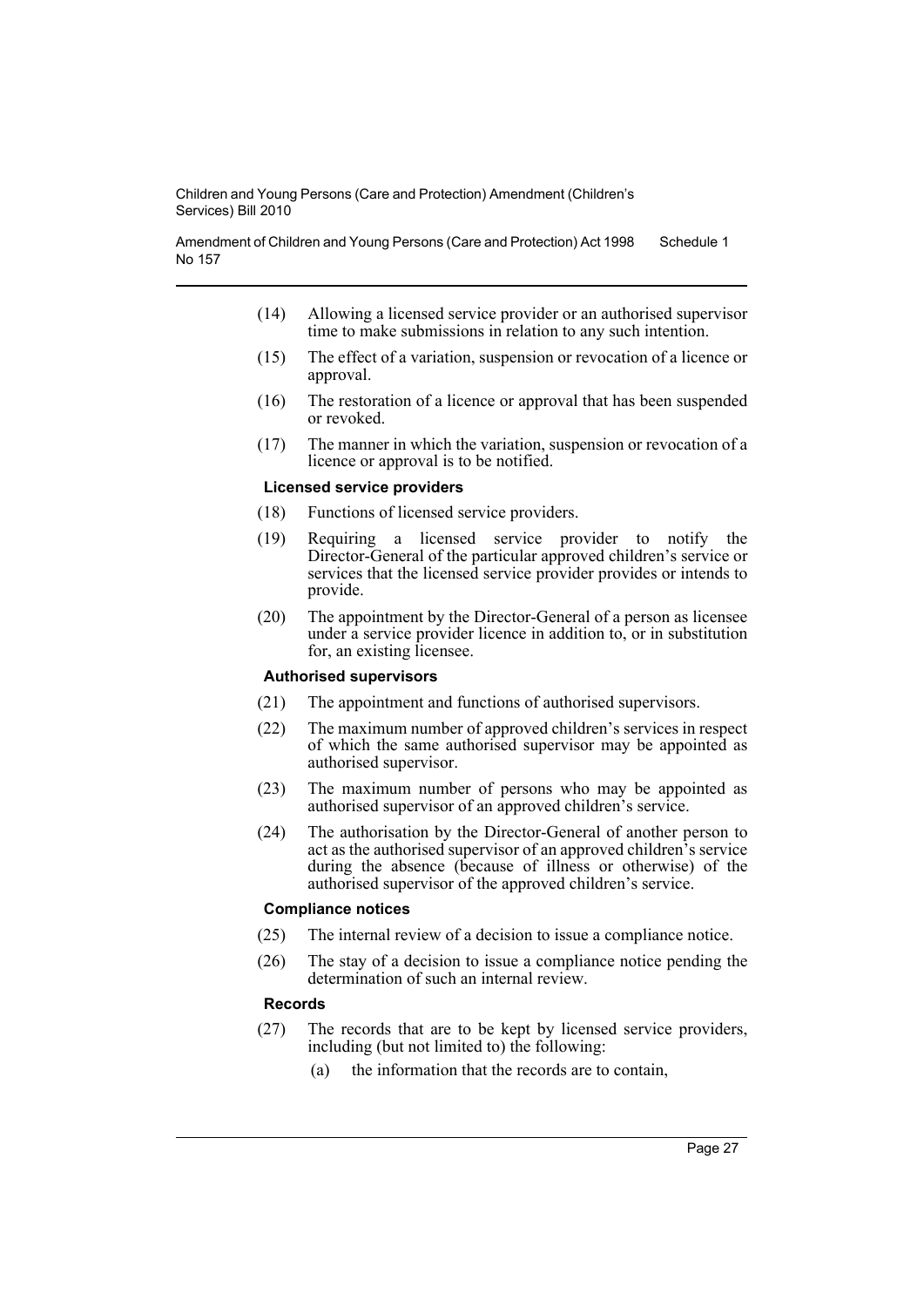Schedule 1 Amendment of Children and Young Persons (Care and Protection) Act 1998 No 157

- (b) the form in which they are to be made,
- (c) the person responsible for making and maintaining them,
- (d) the persons who may inspect them,
- (e) the period for which they are to be retained.

#### **Children's services register**

- (28) The particulars to be recorded in the children's services register.
- (29) Providing for applications to the Director-General for the correction of information recorded on the children's services register.

#### **Exemptions**

- (30) Exempting specified centre based children's services, or centre based children's services of a specified class, from the requirement that they be provided by a licensed service provider or the subject of a children's service approval (or both).
- (31) Regulating the services so exempted (including, without limitation, establishing standards to be met by those services).

#### **Fees**

- (32) The charging of fees in connection with the administration of this Chapter.
- (33) The waiver, reduction, deferral or refund of fees charged in connection with the administration of this Chapter.

#### **[6] Section 245 Decisions that are reviewable by Administrative Decisions Tribunal**

Insert after section 245 (1) (k):

- (l) a decision of the Director-General to refuse to grant a service provider licence, children's service approval or supervisor approval,
- (m) a decision of the Director-General to impose a condition on the grant of a service provider licence, children's service approval or supervisor approval (not being a condition imposed by this Act or the regulations),
- (n) a decision of the Director-General to vary, refuse to vary, suspend or revoke a service provider licence, children's service approval or supervisor approval.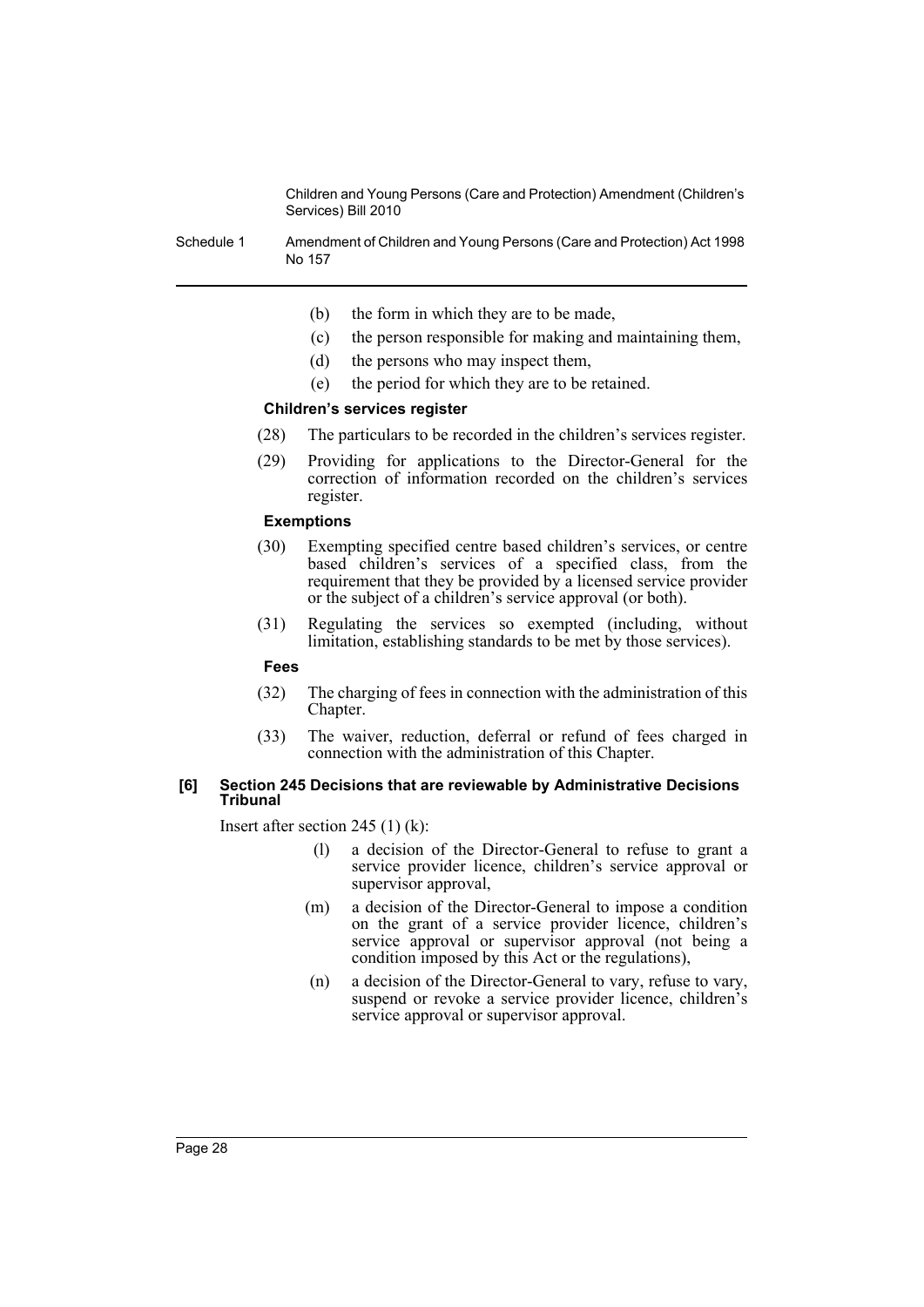Amendment of Children and Young Persons (Care and Protection) Act 1998 No 157 Schedule 1

# **[7] Section 259A**

Insert after section 259:

#### **259A Penalty notices**

- (1) An authorised officer may serve a penalty notice on a person if it appears to the officer that the person has committed an offence against this Act or the regulations, being an offence prescribed by the regulations as a penalty notice offence.
- (2) A penalty notice is a notice to the effect that, if the person served does not wish to have the matter determined by a court, the person can pay, within the time and to the person specified in the notice, the amount of the penalty prescribed by the regulations for the offence if dealt with under this section.
- (3) A penalty notice under this section is declared to be a penalty notice for the purposes of the *Fines Act 1996*.
- (4) A penalty notice may be served personally or by post.
- (5) If the amount of penalty prescribed for an alleged offence is paid under this section, no person is liable to any further proceedings for the alleged offence.
- (6) Payment under this section is not to be regarded as an admission of liability for the purpose of, and does not in any way affect or prejudice, any civil claim, action or proceeding arising out of the same occurrence.
- (7) The regulations may:
	- (a) prescribe an offence for the purposes of this section by specifying the offence or by referring to the provision creating the offence, and
	- (b) prescribe the amount of penalty payable for the offence if dealt with under this section, and
	- (c) prescribe different amounts of penalties for different offences or classes of offences.
- (8) The amount of a penalty prescribed under this section for an offence is not to exceed the maximum amount of penalty that could be imposed for the offence by a court.
- (9) This section does not limit the operation of any other provision of, or made under, this or any other Act relating to proceedings that may be taken in respect of offences.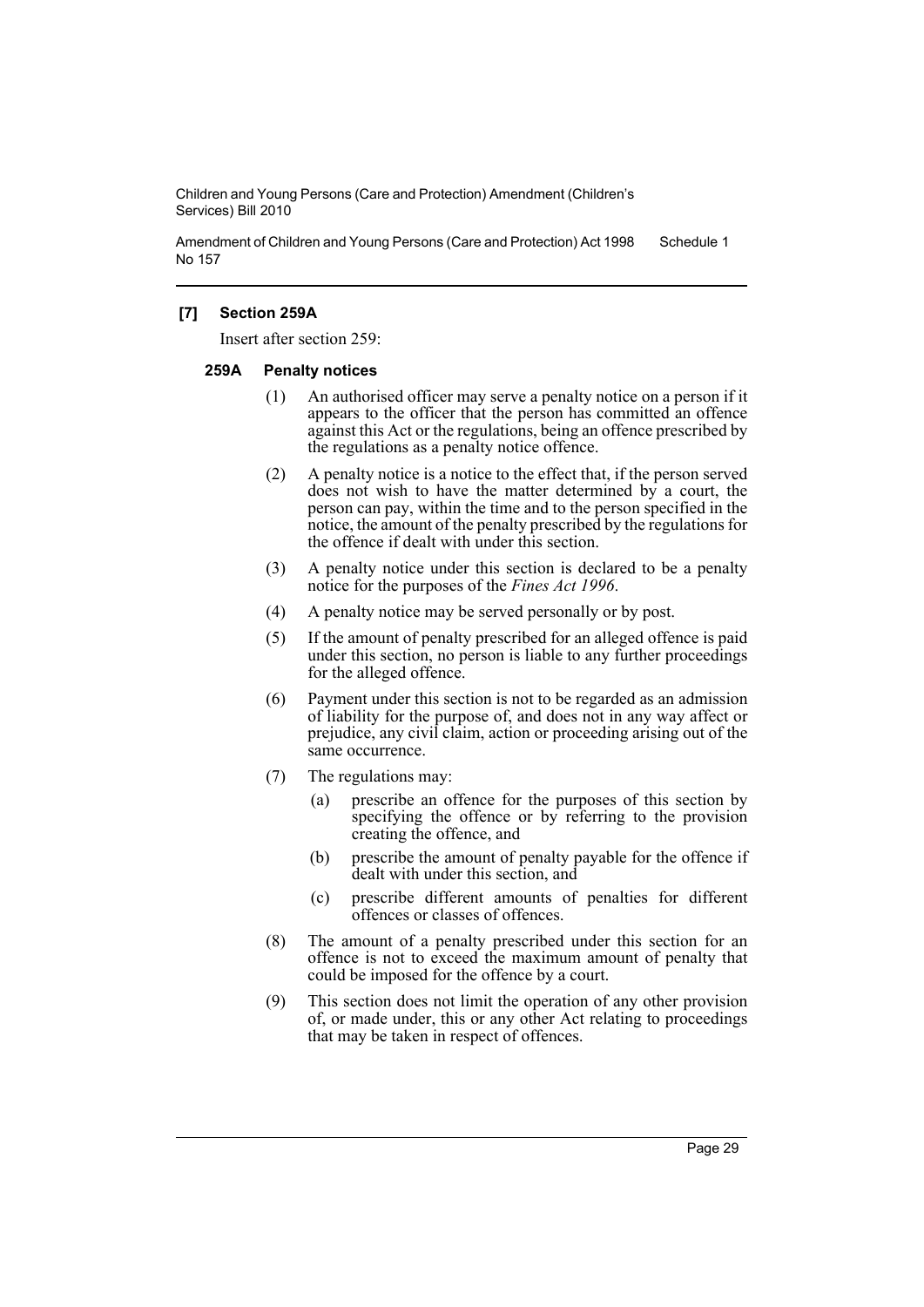Schedule 1 Amendment of Children and Young Persons (Care and Protection) Act 1998 No 157

- (10) In this section, *authorised officer* means:
	- (a) an employee of the Department authorised in writing by the Director-General as an authorised officer for the purposes of this section, or
	- (b) a police officer.

#### **[8] Schedule 3 Savings, transitional and other provisions**

Insert at the end of clause 1 (1):

*Children and Young Persons (Care and Protection) Amendment (Children's Services) Act 2010*

# **[9] Schedule 3, Part 7**

Insert after Part 6:

# **Part 7 Provisions consequent on enactment of Children and Young Persons (Care and Protection) Amendment (Children's Services) Act 2010**

# **23 Definitions**

In this Part:

*amending Act* means the *Children and Young Persons (Care and Protection) Amendment (Children's Services) Act 2010*.

*existing licence* means a licence for a children's service granted under Part 3 of Chapter 12 before the commencement of the new licensing scheme, and which was in force immediately before the commencement of the new licensing scheme.

*new licensing scheme* means Part 3 of Chapter 12, as substituted by the amending Act.

#### **24 Pending licence applications**

An application for a licence that was made under Chapter 12 before the commencement of the new licensing scheme, and which has not been granted or refused by that commencement, is to be treated as:

(a) an application for a service provider licence by the applicant in respect of the type of children's service to which the application relates, and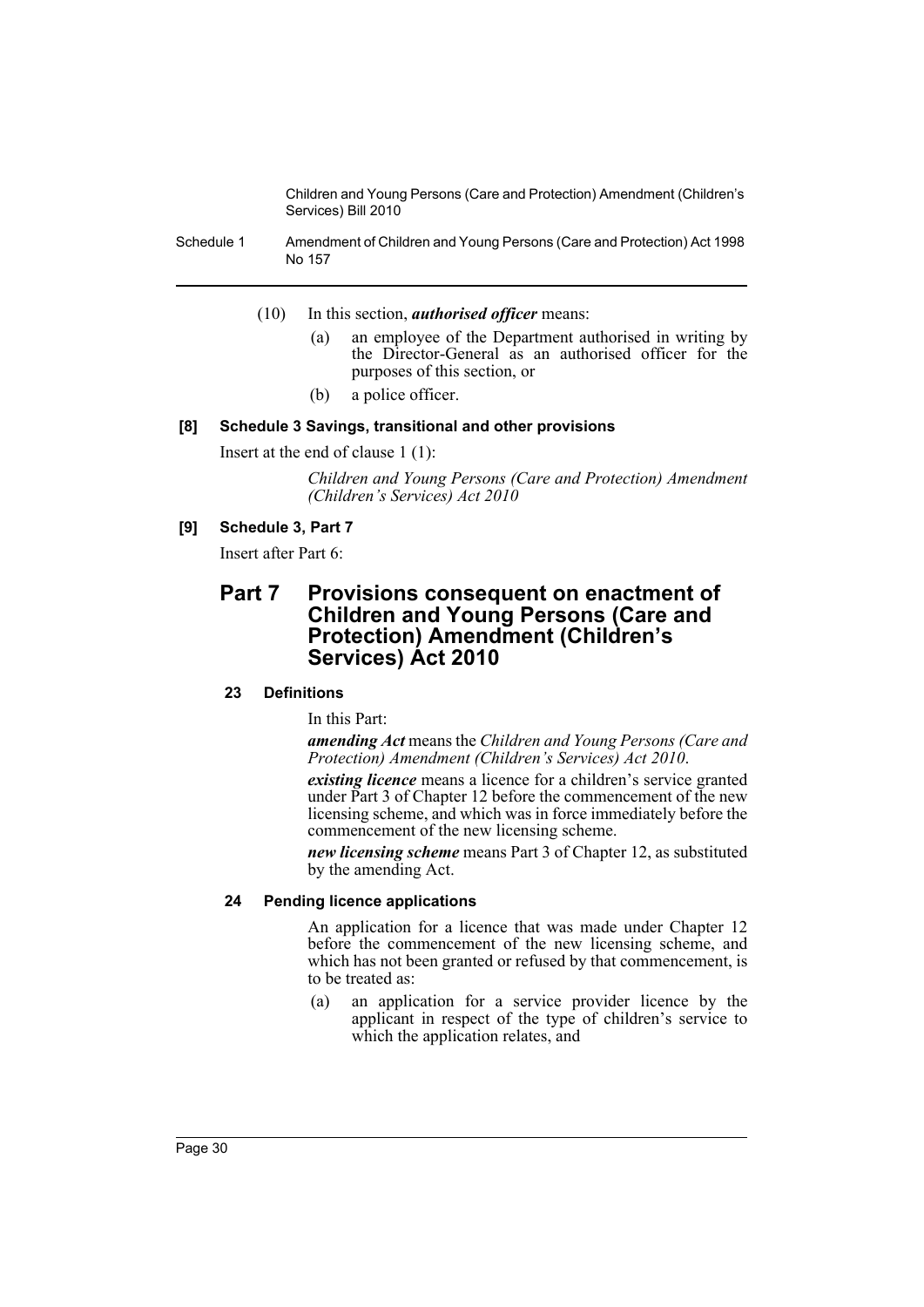Amendment of Children and Young Persons (Care and Protection) Act 1998 No 157 Schedule 1

- (b) an application for a children's service approval in respect of the children's service to which the application relates, and
- (c) an application for a supervisor approval in respect of any person nominated in the application as the proposed supervisor for the service.

#### **25 Conversion of existing licences**

- (1) An existing licence is taken, on the commencement of the new licensing scheme:
	- (a) to be a service provider licence that authorises the licensee under the licence to provide the children's services to which the existing licence relates (a *corresponding service provider licence*), and
	- (b) to be a children's service approval that authorises the operation of the children's service to which the existing licence relates (a *corresponding children's service approval*), and
	- (c) to be a supervisor approval that authorises any person specified in the existing licence as an authorised supervisor to supervise the children's service to which the existing licence relates (a *corresponding supervisor approval*).
- (2) A licensee under an existing licence is taken to be the licensee under a corresponding service provider licence.
- (3) A person specified in an existing licence as an authorised supervisor for a children's service is taken:
	- (a) to be the holder of a corresponding supervisor approval, and
	- (b) to have been appointed as the authorised supervisor of the children's service to which the existing licence relates.
- (4) If an existing licence was granted for a specified period of 5 years, a corresponding service provider licence, children's service approval or supervisor approval remains in force until it is revoked by the Director-General under the new licensing scheme.
- (5) If an existing licence was granted for a specified period of less than 5 years, a corresponding service provider licence, children's service approval or supervisor approval remains in force for the balance of that period, unless sooner revoked by the Director-General under the new licensing scheme.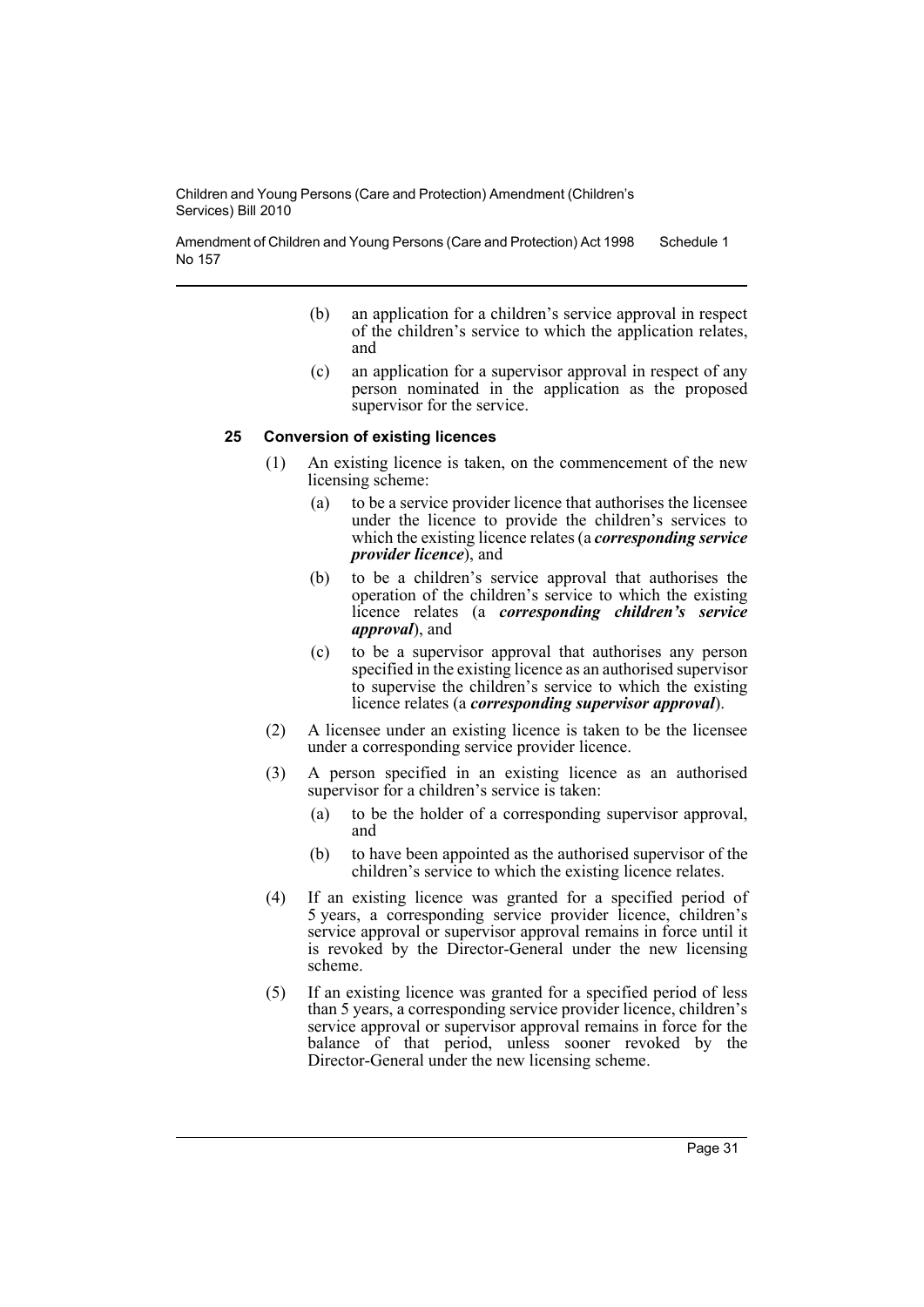- Schedule 1 Amendment of Children and Young Persons (Care and Protection) Act 1998 No 157
	- (6) A corresponding service provider licence, children's service approval or supervisor approval has effect subject to any conditions that applied to the existing licence immediately before the commencement of the new licensing scheme. This subclause does not prevent the imposition of new conditions or the variation of conditions.
	- (7) Chapter 12, as amended by the amending Act, applies to a corresponding service provider licence, children's service approval or supervisor approval, subject to this Part and to any modifications prescribed by the regulations.
	- (8) This clause does not prevent the Director-General from issuing a new service provider licence, children's service approval or supervisor approval for the purpose of replacing a corresponding service provider licence, children's service approval or supervisor approval.

# **26 Suspended licences**

- (1) A licence for a children's service granted under Part 3 of Chapter 12 before the commencement of the new licensing scheme that was the subject of a suspension on that commencement is taken to be an existing licence for the purposes of this Part.
- (2) However, the suspension continues to apply in respect of a corresponding service provider licence, children's service approval or supervisor approval.

# **27 Other applications**

An application to vary an existing licence that was made before the commencement of the new licensing scheme, and which has not been granted or refused by that commencement, may be dealt with by the Director-General as an application or notification under the new licensing scheme, as the Director-General considers appropriate.

# **28 References to former licence or approval holders**

In Chapter 12, a reference to a person who was formerly a licensed service provider or authorised supervisor of a children's service includes a reference to a person who was formerly a licensee or authorised supervisor under Chapter 12 as in force before the commencement of the new licensing scheme.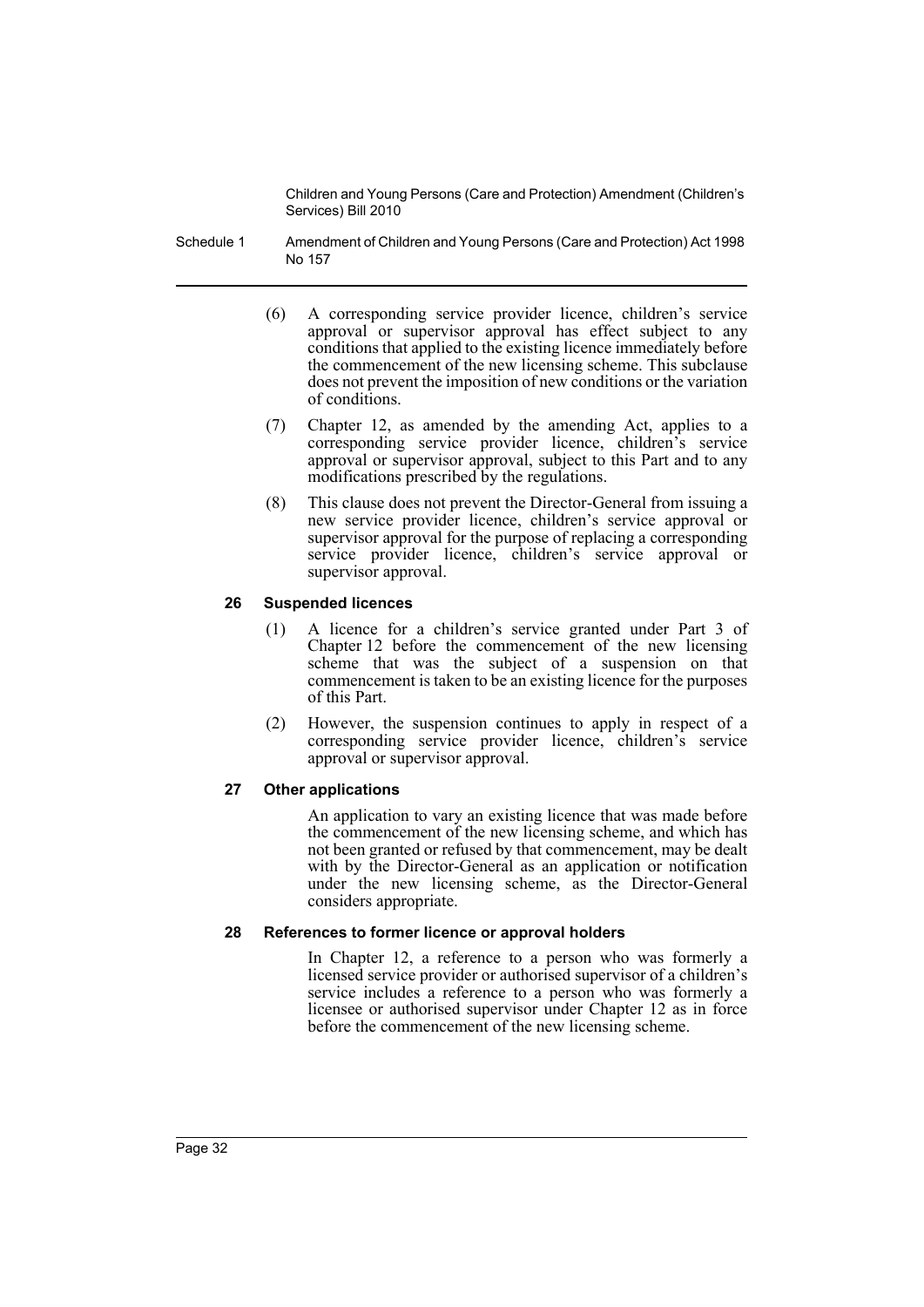Amendment of other Acts **Schedule 2** and the 2 and the 2 and 2 and 2 and 2 and 2 and 2 and 2 and 2 and 2 and 2 and 2 and 2 and 2 and 2 and 2 and 2 and 2 and 2 and 2 and 2 and 2 and 2 and 2 and 2 and 2 and 2 and 2 and 2 and

# <span id="page-34-0"></span>**Schedule 2 Amendment of other Acts**

# **2.1 Children and Young Persons Legislation (Repeal and Amendment) Act 1998 No 158**

- **[1] Schedule 2 Amendment of other Acts** Omit Schedule 2.9.
- **[2] Schedule 2.13**

Omit the subschedule.

# **[3] Schedule 2.26**

Omit the subschedule.

# **2.2 Commission for Children and Young People Act 1998 No 146**

#### **[1] Section 45 Application of background checking provisions to adult persons residing with authorised carers or children's service providers**

Omit "licensed" wherever occurring in the definition of *children's service provider* in section 45 (1).

Insert instead "approved".

# **[2] Section 45 (3) (a)**

Insert "provider" after "licensed service".

# **2.3 Companion Animals Act 1998 No 87**

# **Section 14 Dogs prohibited in some public places**

Omit "a child care service as defined in the *Children (Care and Protection) Act 1987*" from section 14 (1) (f).

Insert instead "an approved children's service within the meaning of Chapter 12 of the *Children and Young Persons (Care and Protection) Act 1998*".

# **2.4 Criminal Records Act 1991 No 8**

# **Section 15 Employment in certain occupations**

Omit ", teachers aide or a provider of child care services under Part 3 of the *Children (Care and Protection) Act 1987*" from section 15 (1).

Insert instead "or teachers aide".